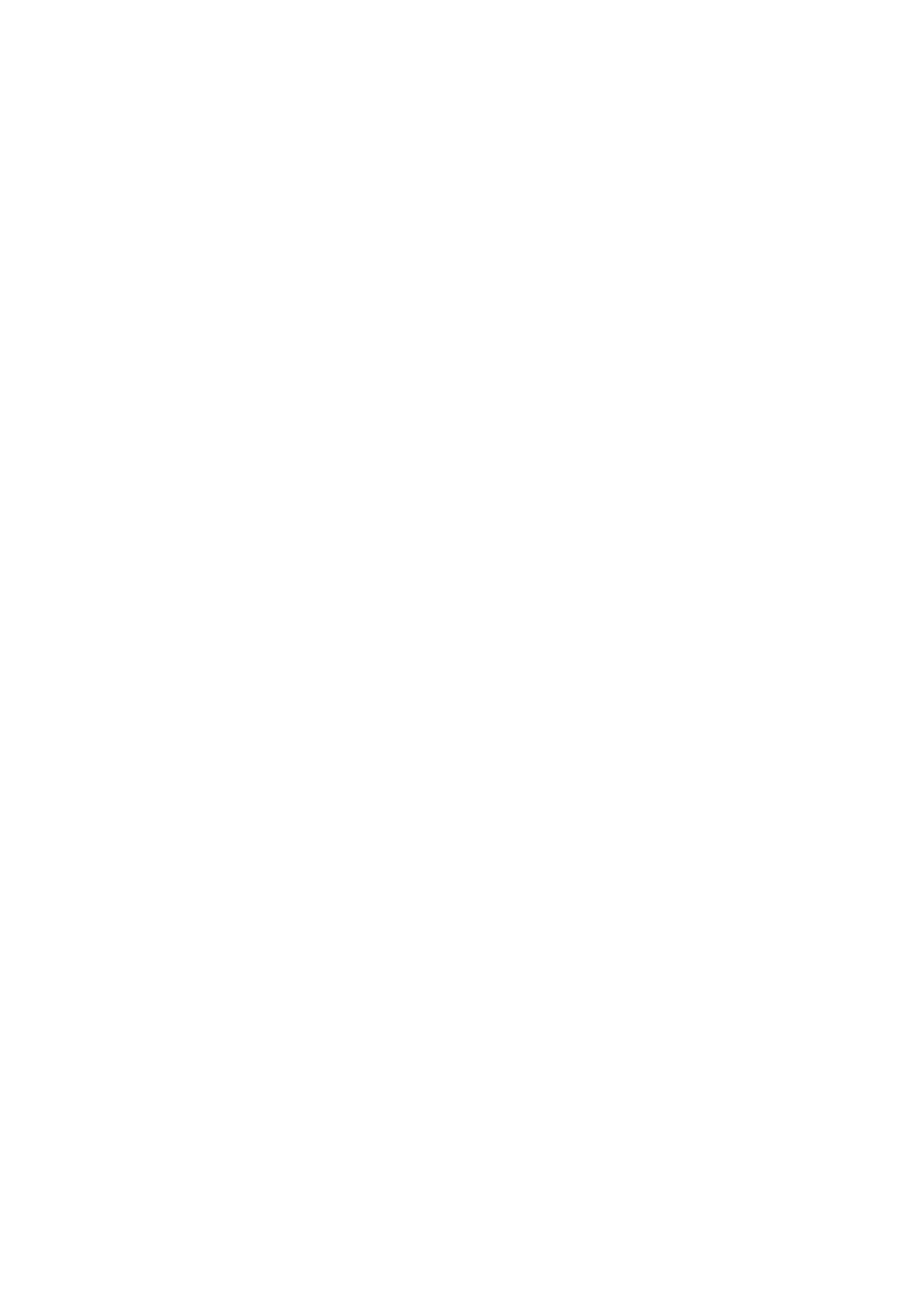# <span id="page-2-0"></span>Key Points

This paper seeks to explain the relatively high proportion of female political representatives in Sweden (45% in national and 43% in local legislatures) through analysis of the general election to the Swedish parliament (Riksdag) on 14 September 2014. Some contributory factors to consider are as follows:

- Context Sweden has a range of provisions to facilitate women's participation in wider society and to promote gender equality, for example:
	- o Equality mainstreaming in government policy, including in budgets
	- $\circ$  Relatively generous parental leave, part of which must be taken by the second parent
	- o Public childcare provision
	- o Legislation considered conducive to the protection and autonomy of women
	- o Statutory oversight of equality provision by a Minister for Gender Equality and an Equality Ombudsman
- Political life Sweden has a number of features in political life that are considered beneficial for women's participation, for example:
	- o A Proportional Representation list system of elections
	- o Parliamentary procedures to facilitate women's participation, such as family-friendly sittings, childcare provision, support structures for female Members and a gender action plan
- Party policies while there is no legal quota for female candidates in Sweden, most parties have internal policies to promote the participation of women, some having voluntary quotas
- Civil Society explanations for levels of women's political participation include that women's organisations and community activists have been instrumental in pressing for greater female representation

Candidate lists for the main parties in the 2014 Riksdag election range from 30% to 53% female, with 45% of all candidates being women, and party manifestos promote women's issues to varying degrees.

The elections returned 197 men and 152 women (44%), making a small reduction of the proportion of women from the previous mandate (45%).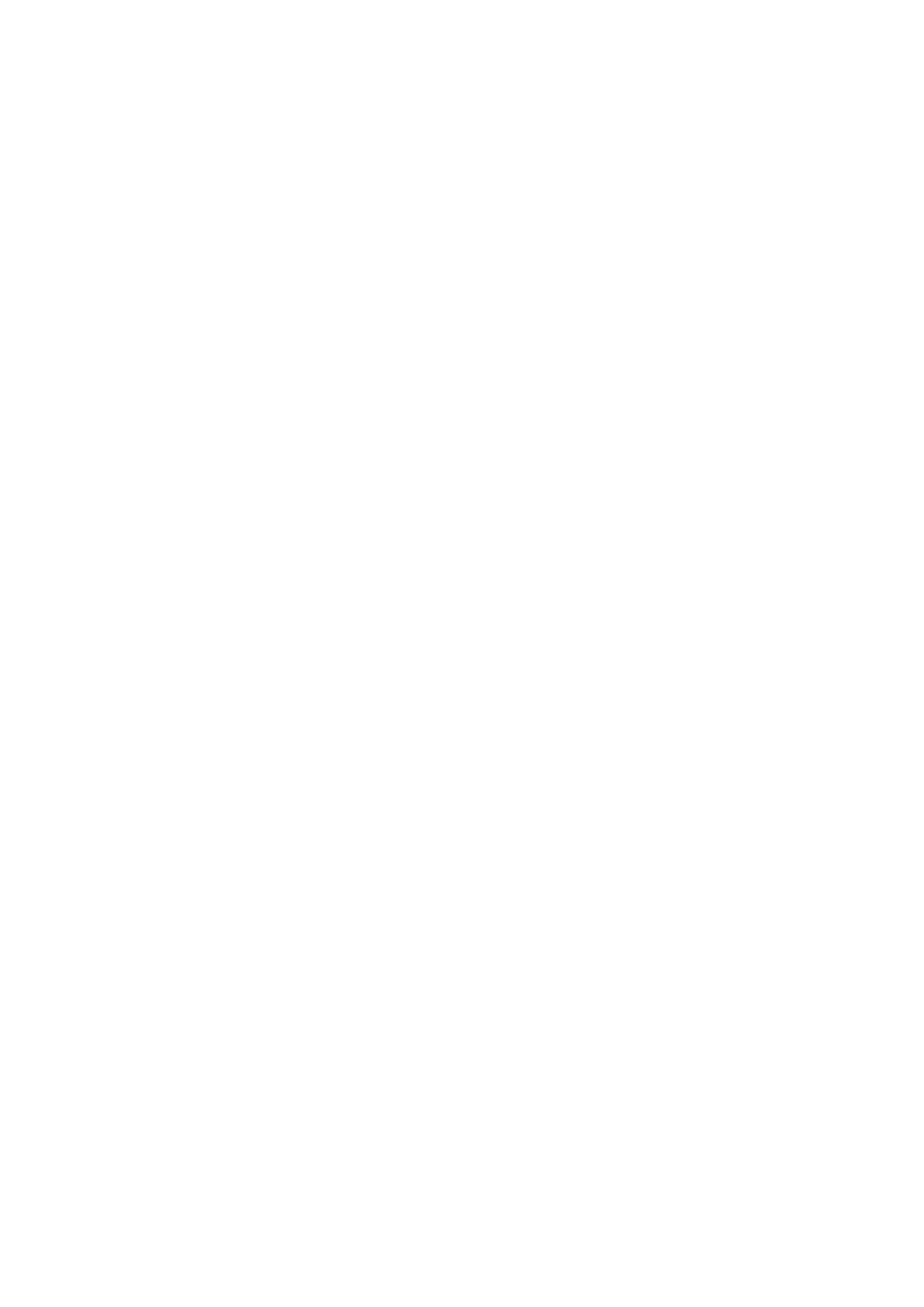# **Contents**

| $\mathbf{1}$ |                                                                                     |  |
|--------------|-------------------------------------------------------------------------------------|--|
| 2            |                                                                                     |  |
| 3            |                                                                                     |  |
| 4            |                                                                                     |  |
| 5            | Analysis: Factors Contributing to the Higher Representation of Women in Politics    |  |
|              |                                                                                     |  |
|              | Appendix 2: Local Government Representation in 30 European Countries30              |  |
|              | Appendix 3: Political Parties Represented in the Riksdag 2010-201431                |  |
|              | Appendix 4: Political Parties Represented in the Riksdag Following the 2014 General |  |
|              |                                                                                     |  |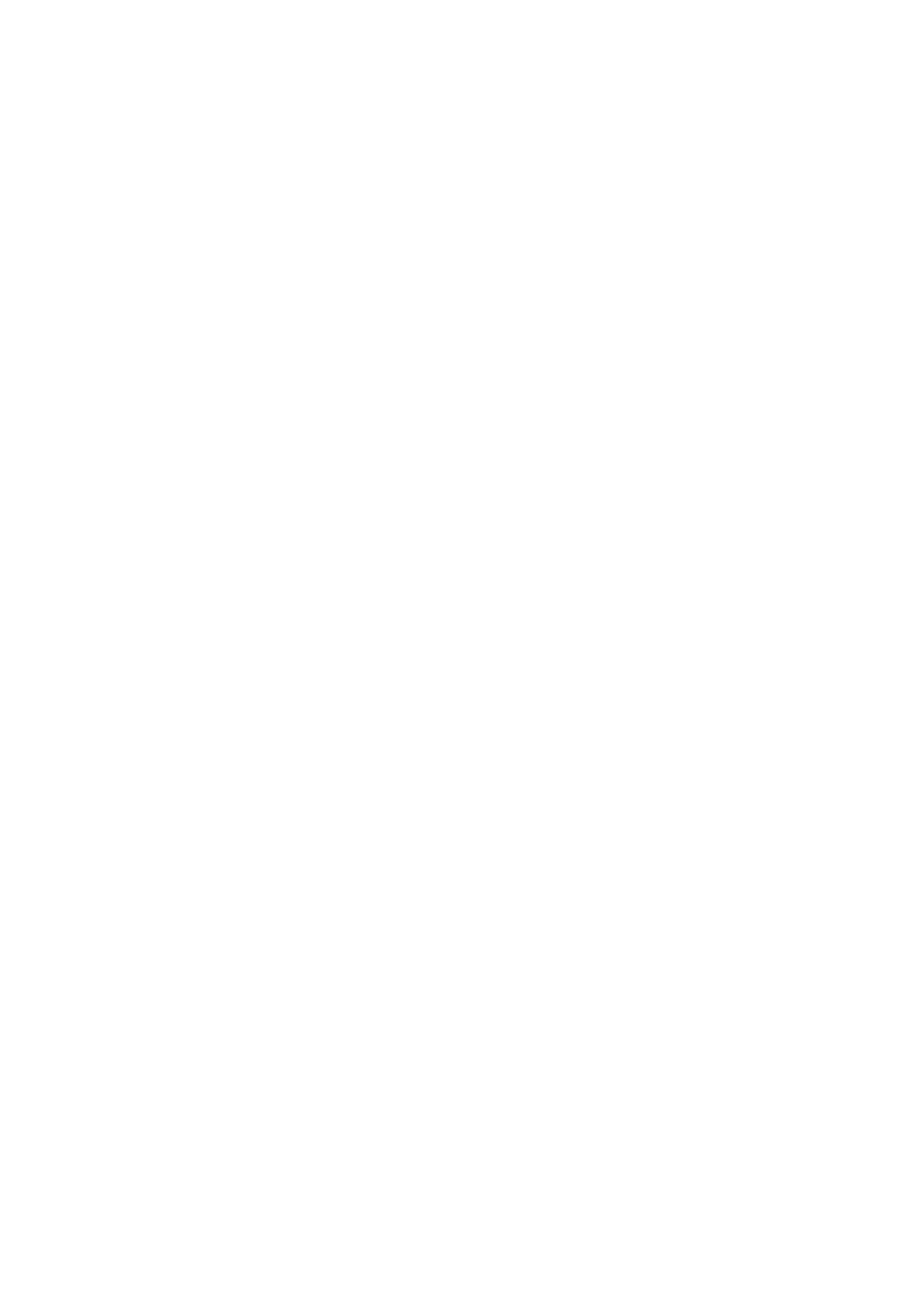## <span id="page-6-0"></span>1 Introduction

This Research Paper has been compiled in relation to the Assembly and Executive Review Committee review of the representation of women in the Northern Ireland Assembly. Sweden has a high representation of women in parliament (Riksdag), comprising 45% of members, but there is no legal quota in place for obligatory percentages of women candidates for parties or reserved seats in the Riksdag. This paper therefore examines the Swedish political system as a case study to establish what factors may have contributed to higher levels of participation of women in political life.

The paper gives a broad overview of the position of women in Sweden for context then looks at women in political life, including party positions and policies on women and discourses during the campaign for the general election held on 14 September 2014. Some analysis is undertaken in relation to factors that are considered to contribute to higher levels of representation of women in politics<sup>1</sup>.

<sup>1</sup> See Research and Information Service Research Paper 9/14 *Women in the Northern Ireland Assembly*, 3 September 2013:

[http://www.niassembly.gov.uk/Documents/RaISe/Publications/2014/assembly\\_exec\\_review/potter0914.pdf.](http://www.niassembly.gov.uk/Documents/RaISe/Publications/2014/assembly_exec_review/potter0914.pdf)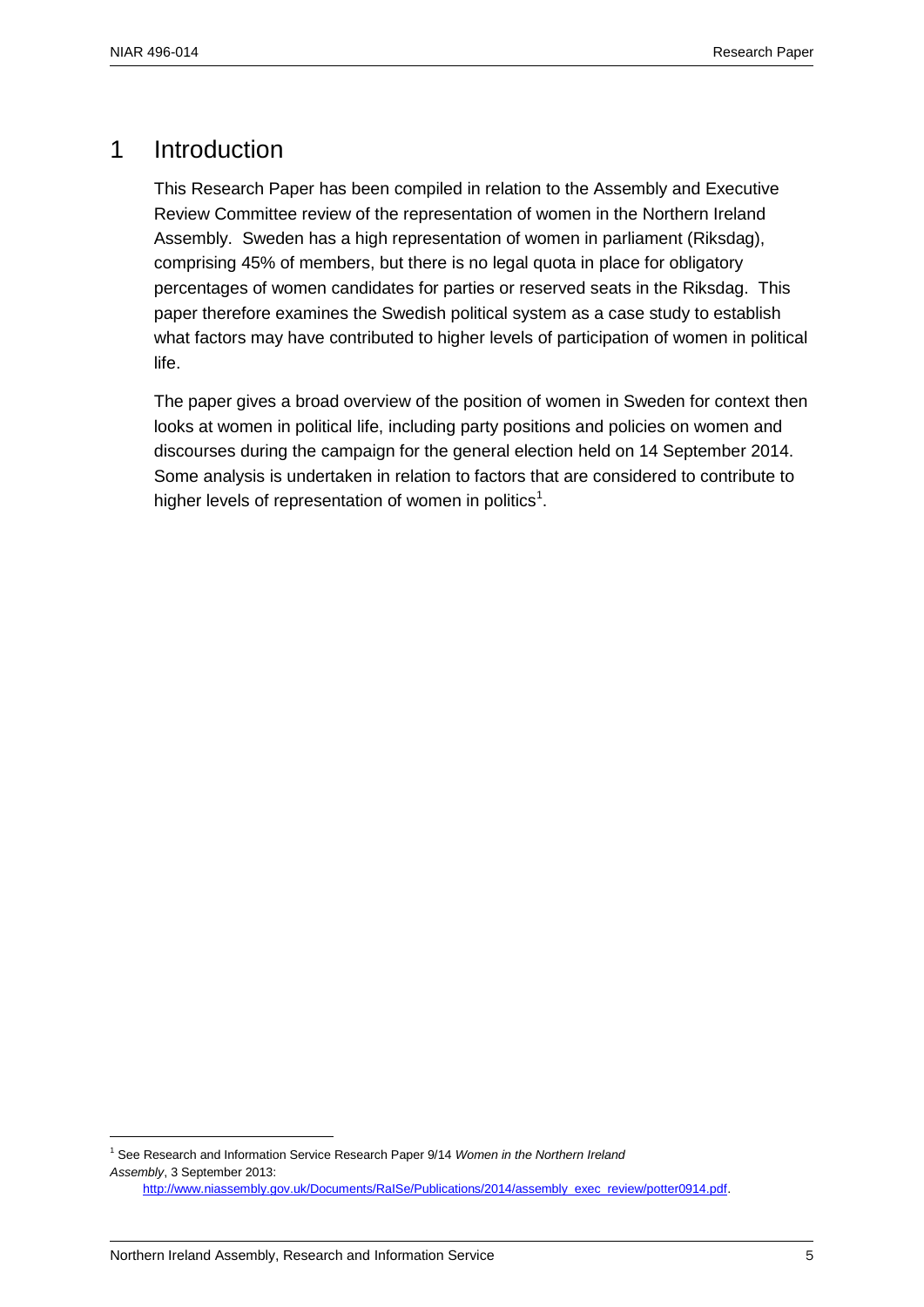# 2 Context: Women and Men in Sweden

The representation of women in politics can be seen as a reflection of the position of women in wider society. In this respect, context is an important determinant of the extent of women's access to public life in any country. This section briefly reviews the position of women in Swedish society, with some comparison with Northern Ireland<sup>2</sup>. It is not intended to be a detailed examination of every aspect of women's life in Sweden, but summarises certain factors that the Swedish Government has highlighted as contributing to the comparatively high level of gender equality in the country.

Sweden has been considered to be one of the world's most gender-egalitarian societies, due in part to an extensive welfare system that makes it easier for women and men to balance work and family life<sup>3</sup>. Features of Swedish society that are considered to have contributed to gender equality have been suggested as follows:

- Gender equality in education Gender equality principles permeate the Swedish school system<sup>4</sup>, with SEK110 million<sup>5</sup> allocated to gender equality in education from 2008 in the government's Gender Equality Policy<sup>6</sup>. In Northern Ireland, the Gender Equality Strategy refers to addressing stereotyping in all forms of education<sup>7</sup>, but the Department of Education does not have a gender equality policy itself.
- Parental leave Swedish parents are entitled to 480 days of paid parental leave when a child is born or adopted, with sixty days being specifically allocated to each parent. In Northern Ireland, each parent is entitled to up to 18 weeks' unpaid parental leave<sup>8</sup>. Paid maternity leave is available for 39 weeks and unpaid for a further 13 weeks<sup>9</sup>; paid paternity leave is for two weeks<sup>10</sup>. Individual employers may have additional maternity and parental leave arrangements. The EU Directive on Parental Leave<sup>11</sup> implements a Framework Agreement of 2009, which recommends at least four months' parental leave, of

<sup>2</sup> See also Research and Information Service Research Paper 15/14 *Review of Gender Issues in Northern Ireland* 28 January 2014[: http://www.niassembly.gov.uk/Documents/RaISe/Publications/2014/ofmdfm/1514.pdf.](http://www.niassembly.gov.uk/Documents/RaISe/Publications/2014/ofmdfm/1514.pdf) 

<sup>&</sup>lt;sup>3</sup> 'Gender Equality in Sweden', official Sweden website, accessed 13 August 2014: [https://sweden.se/society/gender-equality-in](https://sweden.se/society/gender-equality-in-sweden/)[sweden/.](https://sweden.se/society/gender-equality-in-sweden/)

<sup>4</sup> 'Fixing Sweden's Schools', *The Economist* 2 November 2013[: http://www.economist.com/news/europe/21588959-swedish](http://www.economist.com/news/europe/21588959-swedish-pupils-have-fallen-behind-their-international-peers-fixing-swedens-schools)[pupils-have-fallen-behind-their-international-peers-fixing-swedens-schools.](http://www.economist.com/news/europe/21588959-swedish-pupils-have-fallen-behind-their-international-peers-fixing-swedens-schools)

<sup>5</sup> Approximately £4.3 million.

<sup>6</sup> Ministry of Integration and Gender Equality (2009) *The Swedish Government's Gender Equality Policy*, Stockholm: MIGE, p.2: [http://www.government.se/content/1/c6/13/07/15/8a48ffb6.pdf.](http://www.government.se/content/1/c6/13/07/15/8a48ffb6.pdf) 

<sup>7</sup> Office of the First Minister and deputy First Minister (2006), *Gender Equality Strategy*, Belfast: OFMdFM, p.50: [http://www.ofmdfmni.gov.uk/genderequalitystrategy2006-2016.pdf.](http://www.ofmdfmni.gov.uk/genderequalitystrategy2006-2016.pdf)

<sup>&</sup>lt;sup>8</sup> NI Direct website, 'Parental Leave', accessed 13 August 2014: [http://www.nidirect.gov.uk/parental-leave.](http://www.nidirect.gov.uk/parental-leave)

<sup>&</sup>lt;sup>9</sup> NI Direct website, 'Statutory Maternity Pay', accessed 13 August 2014[: http://www.nidirect.gov.uk/index/information-and](http://www.nidirect.gov.uk/index/information-and-services/money-tax-and-benefits/benefits-and-financial-support/expecting-or-bringing-up-children/statutory-maternity-pay.htm)[services/money-tax-and-benefits/benefits-and-financial-support/expecting-or-bringing-up-children/statutory-maternity](http://www.nidirect.gov.uk/index/information-and-services/money-tax-and-benefits/benefits-and-financial-support/expecting-or-bringing-up-children/statutory-maternity-pay.htm)[pay.htm.](http://www.nidirect.gov.uk/index/information-and-services/money-tax-and-benefits/benefits-and-financial-support/expecting-or-bringing-up-children/statutory-maternity-pay.htm) 

<sup>&</sup>lt;sup>10</sup> NI Direct website, 'Ordinary Paternity Leave', accessed 19 August 2014[: http://www.nidirect.gov.uk/ordinary-paternity-leave.](http://www.nidirect.gov.uk/ordinary-paternity-leave)

<sup>11</sup> COUNCIL DIRECTIVE 2010/18/EU of 8 March 2010 implementing the revised Framework Agreement on parental leave concluded by BUSINESSEUROPE, UEAPME, CEEP and ETUC and repealing Directive 96/34/EC: [http://eur](http://eur-lex.europa.eu/LexUriServ/LexUriServ.do?uri=OJ:L:2010:068:0013:0020:en:PDF)[lex.europa.eu/LexUriServ/LexUriServ.do?uri=OJ:L:2010:068:0013:0020:en:PDF.](http://eur-lex.europa.eu/LexUriServ/LexUriServ.do?uri=OJ:L:2010:068:0013:0020:en:PDF)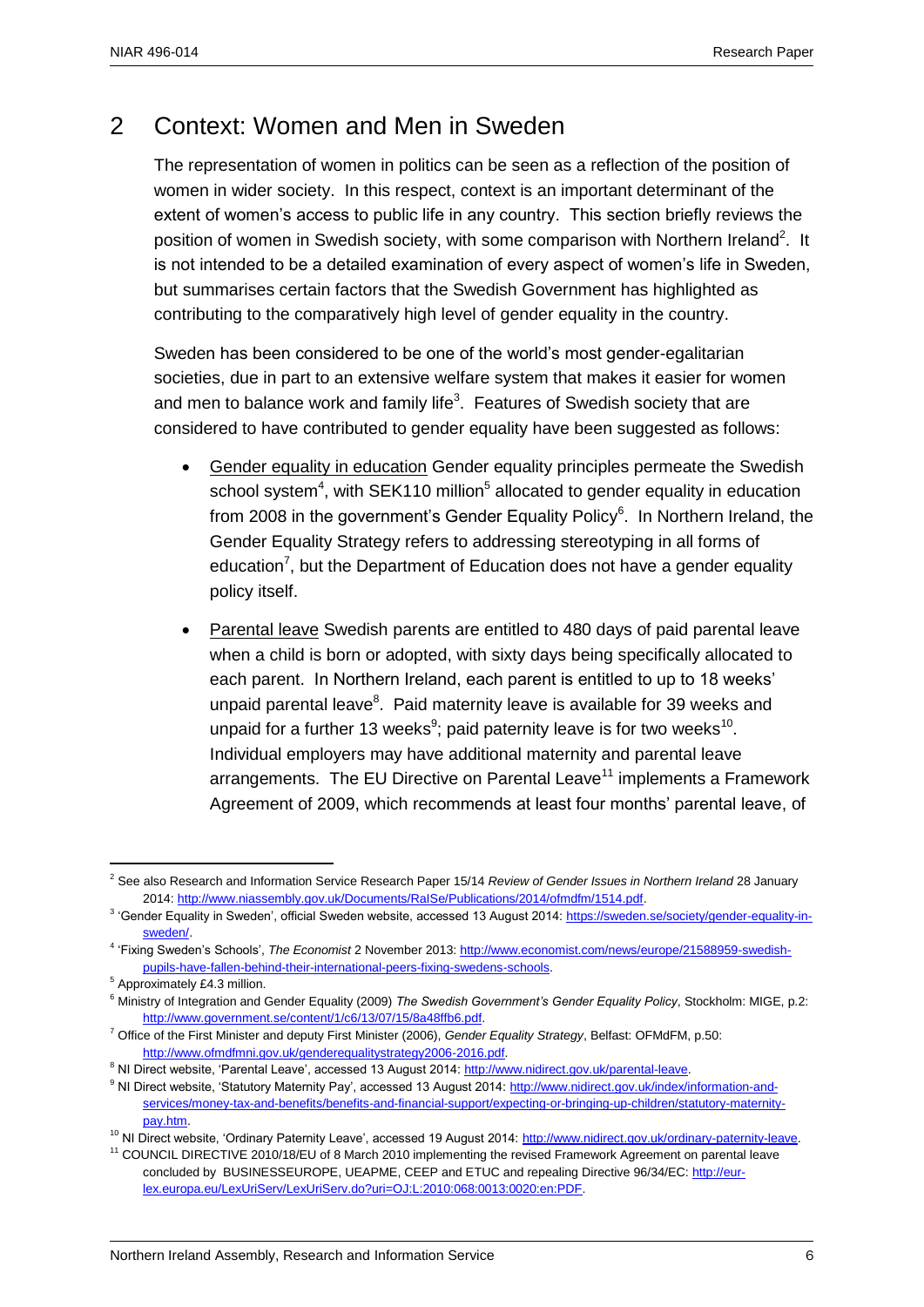$\overline{a}$ 

which at least one month is to be on a non-transferable basis to encourage uptake by both parents.

- Employment The Discrimination Act in Sweden provides for safeguards against discrimination on a range of grounds, including sex, but also requires employers and employees to co-operate and undertake goal-oriented work to eliminate inequalities in the workplace<sup>12</sup>. In Northern Ireland, employers are required not to discriminate on the grounds of sex $^{13}$ .
- Statutory oversight Safeguards are in place to monitor gender equality in Sweden, and to ensure the implementation of gender equality policy. These include:
	- o Minister for Gender Equality The Minister for Gender Equality, who is also the Deputy Minister for Education, is situated within the Ministry of Education and Research<sup>14</sup>. Northern Ireland does not have a Minister for Gender Equality, but all equalities are within the remit of the Office of the First Minister and deputy First Minister (OFMdFM) $^{15}$ .
	- o Equality Ombudsman The Equality Ombudsman is concerned with overseeing the implementation of the Discrimination Act and the Parental Leave Act<sup>16</sup>. The agency seeks to combat discrimination on grounds of sex, transgender identity or expression, ethnicity, religion or other belief, disability, sexual orientation or age<sup>17</sup>. In Northern Ireland, the Equality Commission has powers and duties derived from statutes which provide for protection against discrimination on the grounds of age, disability, race, religion and political opinion, sex and sexual orientation<sup>18</sup>.
- Legislation The Swedish Government has enacted certain pieces of legislation that were aimed at promoting gender equality. These include:
	- o The Abortion Act Swedish women have the right to an abortion without giving a reason up to the  $18<sup>th</sup>$  week of pregnancy and can have an abortion up to 22 weeks if there are special reasons for doing so<sup>19</sup>. The UK Abortion Act 1967 does not extend to Northern Ireland, where abortion is only permitted under special circumstances, but the Justice

<sup>14</sup> Ministry of Education and Research website, accessed 14 August 2014: [http://www.government.se/sb/d/2063.](http://www.government.se/sb/d/2063)

<sup>&</sup>lt;sup>12</sup> Discrimination Act 2008: http://www.government.se/content/1/c6/11/81/87/36dc60a5.pdf.

<sup>&</sup>lt;sup>13</sup> For example, the Sex Discrimination (Northern Ireland) Order 1976: http://www.legislation.gov.uk/nisi/1976/1042/contents; Equal Pay (Northern Ireland) Act 1970: [http://www.legislation.gov.uk/apni/1970/32/contents.](http://www.legislation.gov.uk/apni/1970/32/contents)

<sup>&</sup>lt;sup>15</sup> Gender equality pages, OFMdFM website, accessed 14 August 2014[: http://www.ofmdfmni.gov.uk/index/equality-and](http://www.ofmdfmni.gov.uk/index/equality-and-strategy/equality-human-rights-social-change/gender-equality.htm)[strategy/equality-human-rights-social-change/gender-equality.htm.](http://www.ofmdfmni.gov.uk/index/equality-and-strategy/equality-human-rights-social-change/gender-equality.htm)

<sup>&</sup>lt;sup>16</sup> Parental Leave Act 1995: http://www.government.se/content/1/c6/10/49/85/f16b785a.pdf.

<sup>&</sup>lt;sup>17</sup> Equality Ombudsman website, accessed 15 August 2014[: http://www.do.se/en/About-the-Equality-Ombudsman-/.](http://www.do.se/en/About-the-Equality-Ombudsman-/)

<sup>&</sup>lt;sup>18</sup> Equality Commission website, accessed 15 August 2014: http://www.equalityni.org/Home.

<sup>&</sup>lt;sup>19</sup> 'Gender Equality in Sweden', official Sweden website, accessed 15 August 2014: [https://sweden.se/society/gender-equality](https://sweden.se/society/gender-equality-in-sweden/)[in-sweden/.](https://sweden.se/society/gender-equality-in-sweden/)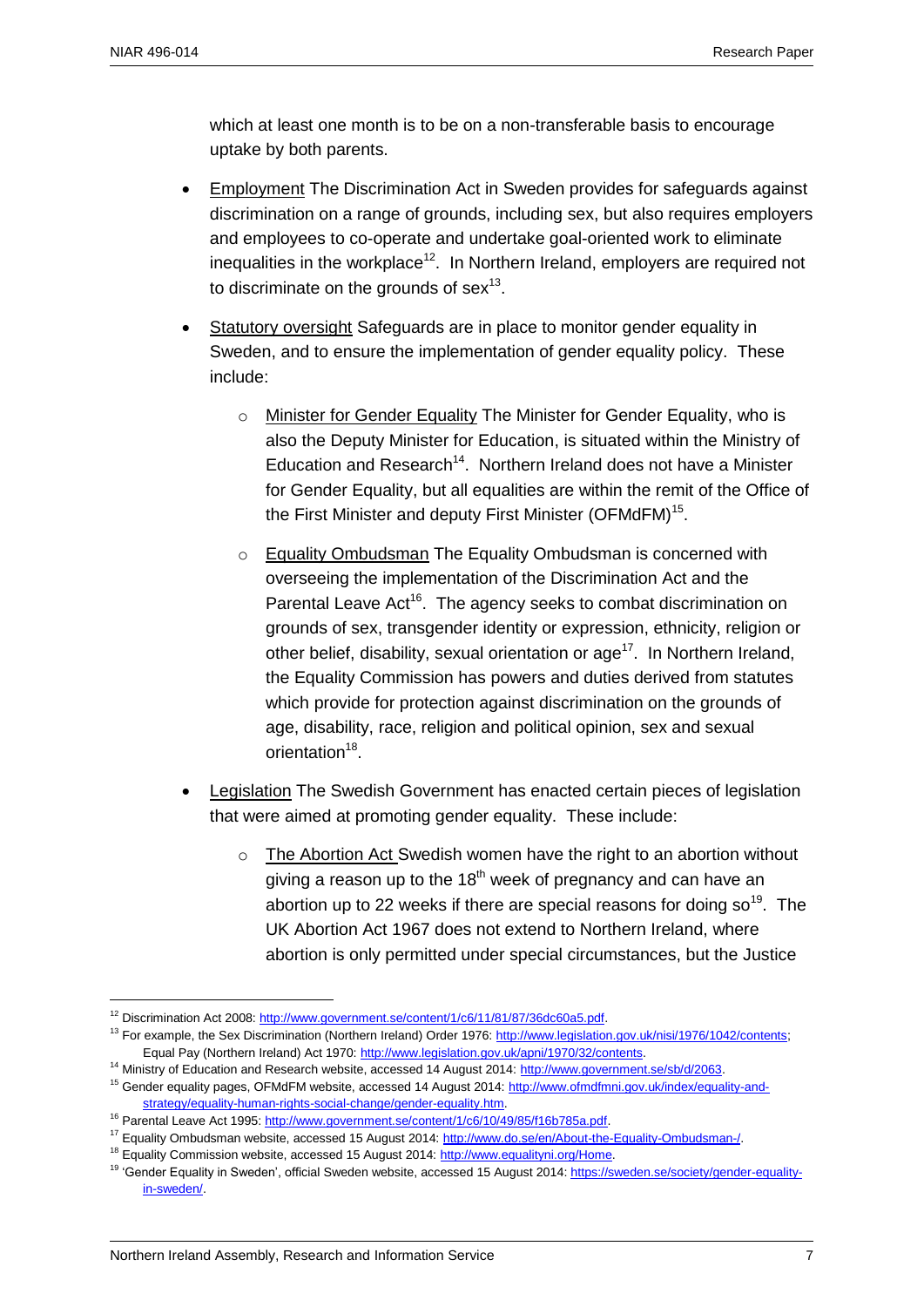$\overline{a}$ 

Minister David Ford has stated an intention to consult on the issue during 2014<sup>20</sup>, reportedly in autumn<sup>21</sup>.

- o Act on Violence Against Women Violence and abuse is assessed cumulatively in Sweden, so that each incidence is taken into account. There is specific reference to abuse by a man against a woman with whom he is in a close personal relationship, who can then be liable to a charge of 'gross violation of a woman's integrity<sup>22</sup>. Generally, offences relating to gender-based violence in Northern Ireland are drawn from general offences relating to violence and sexual assault, with the exception of legislation relating to protection of victims<sup>23</sup>, such as the Family Homes and Domestic Violence (Northern Ireland) Order 1998<sup>24</sup>.
- o Act Prohibiting the Purchase of Sexual Services Since 1999 it has been illegal to pay for casual sexual relations in Sweden<sup>25</sup>, which criminalises the purchaser in a prostitution arrangement rather than the prostitute. In Northern Ireland, there has been debate around the criminalisation of the purchase of sex in relation to the passage of the Human Trafficking and Exploitation (Further Provisions and Support for Victims) Bill 2013<sup>26</sup>.
- Public childcare Sweden has a universal public childcare system, capped at an affordable rate, and free pre-school from age three, which has been regarded as a factor in Sweden having the highest rate of female labour market participation in Europe<sup>27</sup>. Seventy per cent of all  $1 - 5$  year olds attend municipal pre-school provision and a further 17% under private arrangement<sup>28</sup>. While there are certain state benefits with regard to childcare and free preschool provision for a limited number of hours at age three<sup>29</sup>, there is no universal state childcare system in Northern Ireland, and childcare costs are higher than in other parts of the UK and have been increasing $^{30}$ .

<sup>&</sup>lt;sup>20</sup> 'Abortion: Justice Minister David Ford to consult on changing NI's laws', *BBC News* 5 December 2013: [http://www.bbc.co.uk/news/uk-northern-ireland-25230152.](http://www.bbc.co.uk/news/uk-northern-ireland-25230152)

<sup>21</sup> 'David Ford: NI abortion consultation 'ready by autumn'', *BBC News* 18 August 2014[: http://www.bbc.co.uk/news/uk-northern](http://www.bbc.co.uk/news/uk-northern-ireland-28833136)[ireland-28833136.](http://www.bbc.co.uk/news/uk-northern-ireland-28833136) 

<sup>&</sup>lt;sup>22</sup> Penal Code, Chapter 4, Section 4a: [http://www.government.se/sb/d/3926/a/27777.](http://www.government.se/sb/d/3926/a/27777)

<sup>&</sup>lt;sup>23</sup> Ministry of Justice (2013), Domestic Violence & Child Abuse Offences, London: MoJ, pp.4-6: [http://www.justice.gov.uk/downloads/la-private-matters/dv-ca-offences.pdf.](http://www.justice.gov.uk/downloads/la-private-matters/dv-ca-offences.pdf)

<sup>&</sup>lt;sup>24</sup> Family Homes and Domestic Violence (Northern Ireland) Order 1998: [http://www.legislation.gov.uk/nisi/1998/1071/contents/made.](http://www.legislation.gov.uk/nisi/1998/1071/contents/made)

<sup>&</sup>lt;sup>25</sup> 'Legislation on the purchase of sexual services', Government Offices of Sweden website, accessed 15 August 2014: [http://www.government.se/sb/d/4096/a/119861.](http://www.government.se/sb/d/4096/a/119861) 

<sup>26</sup> Research and Information Service Bill Paper 122/13 *Human Trafficking and Exploitation (Further Provisions and Support for Victims) Bill 2013* 4 October 2013[: http://www.niassembly.gov.uk/Documents/RaISe/Publications/2013/justice/12213.pdf.](http://www.niassembly.gov.uk/Documents/RaISe/Publications/2013/justice/12213.pdf)

<sup>&</sup>lt;sup>27</sup> 'Sweden: Successful reconciliation of work and family life', European Platform for Investing in Children, accessed 15 August 2014[: http://europa.eu/epic/countries/sweden/index\\_en.htm.](http://europa.eu/epic/countries/sweden/index_en.htm)

<sup>28</sup> Statistics Sweden (2014), *Women and Men in Sweden: facts and Figures 2014*, Örebro: Statistics Sweden, p.41.

 $^{29}$  'Childcare benefits, tax credits and other help for working parents', NI Direct website, accessed 15 August 2014: [http://www.nidirect.gov.uk/index/information-and-services/parents/childcare/childcare-benefits-tax-credits-and-other-help](http://www.nidirect.gov.uk/index/information-and-services/parents/childcare/childcare-benefits-tax-credits-and-other-help-for-working-parents.htm)[for-working-parents.htm.](http://www.nidirect.gov.uk/index/information-and-services/parents/childcare/childcare-benefits-tax-credits-and-other-help-for-working-parents.htm) 

<sup>30</sup> Rachel Dennison (2013) *Northern Ireland Childcare Cost Survey 2013*, Lisburn: Employers for Childcare: [http://vouchers.employersforchildcare.org/media/full-childcare-cost-survey-report-2013.pdf.](http://vouchers.employersforchildcare.org/media/full-childcare-cost-survey-report-2013.pdf)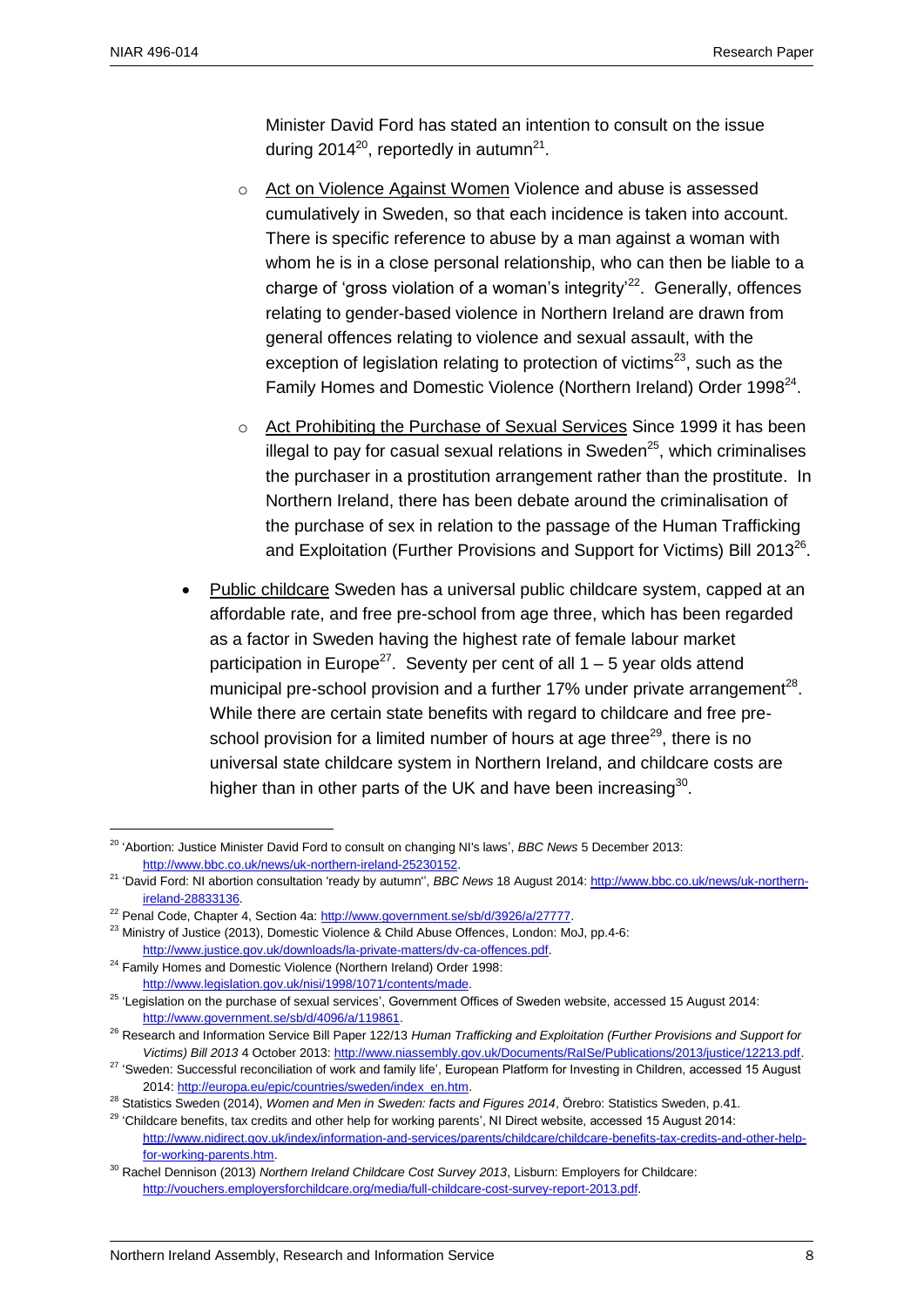The above is just a brief overview of how gender equality has been attributed to certain factors that combine to influence women's life choices and opportunities in Sweden. In addition, there are cross-cutting factors that contribute to the promotion of gender equality in official policy. These include the following:

- Gender mainstreaming A Gender Mainstreaming Support committee of inquiry was appointed in 2005, as part of the governmental gender mainstreaming strategy begun in 2004 $^{31}$ . In 2011, the Swedish Government adopted an updated gender mainstreaming platform that has five key elements $32$ :
	- o Strategy for gender mainstreaming in the Government Offices,
	- o A development programme for government agencies,
	- o Support for gender mainstreaming at regional level,
	- o Quality assurance of the development of gender mainstreaming in municipalities and county councils, and
	- $\circ$  Initiatives to gather and share experience and knowledge about practical implementation of gender mainstreaming

The current Strategy for the Work with Gender Mainstreaming in the Government Offices<sup>33</sup> is overseen by a Division for Gender, with a gender coordinator at each ministry and annual action plans. From 2014, the Swedish Government took over funding of the multi-agency website 'Include Gender<sup>34</sup>, which provides information and resources for gender mainstreaming, and official guidance is provided for gender mainstreaming in public authorities<sup>35</sup>. Gender mainstreaming is included in the Gender Equality Strategy in Northern Ireland<sup>36</sup> and OFMdFM has published a Gender Impact Assessment Handbook for the implementation of gender mainstreaming in policy development<sup>37</sup>.

 Gender equality in policy-proofing Sweden has long been regarded as having a well-integrated system for gender equality appraisal in policy and legislation

 $\overline{a}$ <sup>31</sup> Gunilla Sterner and Helene Biller (2007), *Gender Mainstreaming in the EU Member States: Progress, Obstacles and Experiences at Governmental Level*, Stockholm: Ministry of Integration and Gender Equality, p.34: [http://www.government.se/sb/d/8600/a/75096.](http://www.government.se/sb/d/8600/a/75096)

<sup>&</sup>lt;sup>32</sup> 'Gender Mainstreaming', Government Offices of Sweden website, accessed 18 August 2014: [http://www.government.se/sb/d/4096/a/125215.](http://www.government.se/sb/d/4096/a/125215) 

<sup>33</sup>Strategi för arbetet med jämställdhetsintegrering i Regeringskansliet, from the European Institute for Gender Equality website, accessed 18 August 2014[: http://eige.europa.eu/content/strategi-f%C3%B6r-arbetet-med](http://eige.europa.eu/content/strategi-f%C3%B6r-arbetet-med-j%C3%A4mst%C3%A4lldhetsintegrering-i-regeringskansliet)[j%C3%A4mst%C3%A4lldhetsintegrering-i-regeringskansliet.](http://eige.europa.eu/content/strategi-f%C3%B6r-arbetet-med-j%C3%A4mst%C3%A4lldhetsintegrering-i-regeringskansliet)

<sup>34</sup> Include Gender website[: http://www.includegender.org/.](http://www.includegender.org/)

<sup>35</sup> Gender Mainstreaming Support Committee (2007), *Gender Mainstreaming Manual*, SOU 2007:15, Stockholm: Swedish Government Official Reports[: http://www.government.se/content/1/c6/08/19/82/3532cd34.pdf.](http://www.government.se/content/1/c6/08/19/82/3532cd34.pdf)

<sup>&</sup>lt;sup>36</sup> Office of the First Minister and deputy First Minister (2006), Gender Equality Strategy, Belfast: OFMdFM, pp.26-28. <sup>37</sup> Marie Crawley and Louise O'Meara (2004), *Gender Impact Assessment Handbook*, Belfast: OFMdFM:

[http://www.ofmdfmni.gov.uk/handbook1.pdf.](http://www.ofmdfmni.gov.uk/handbook1.pdf)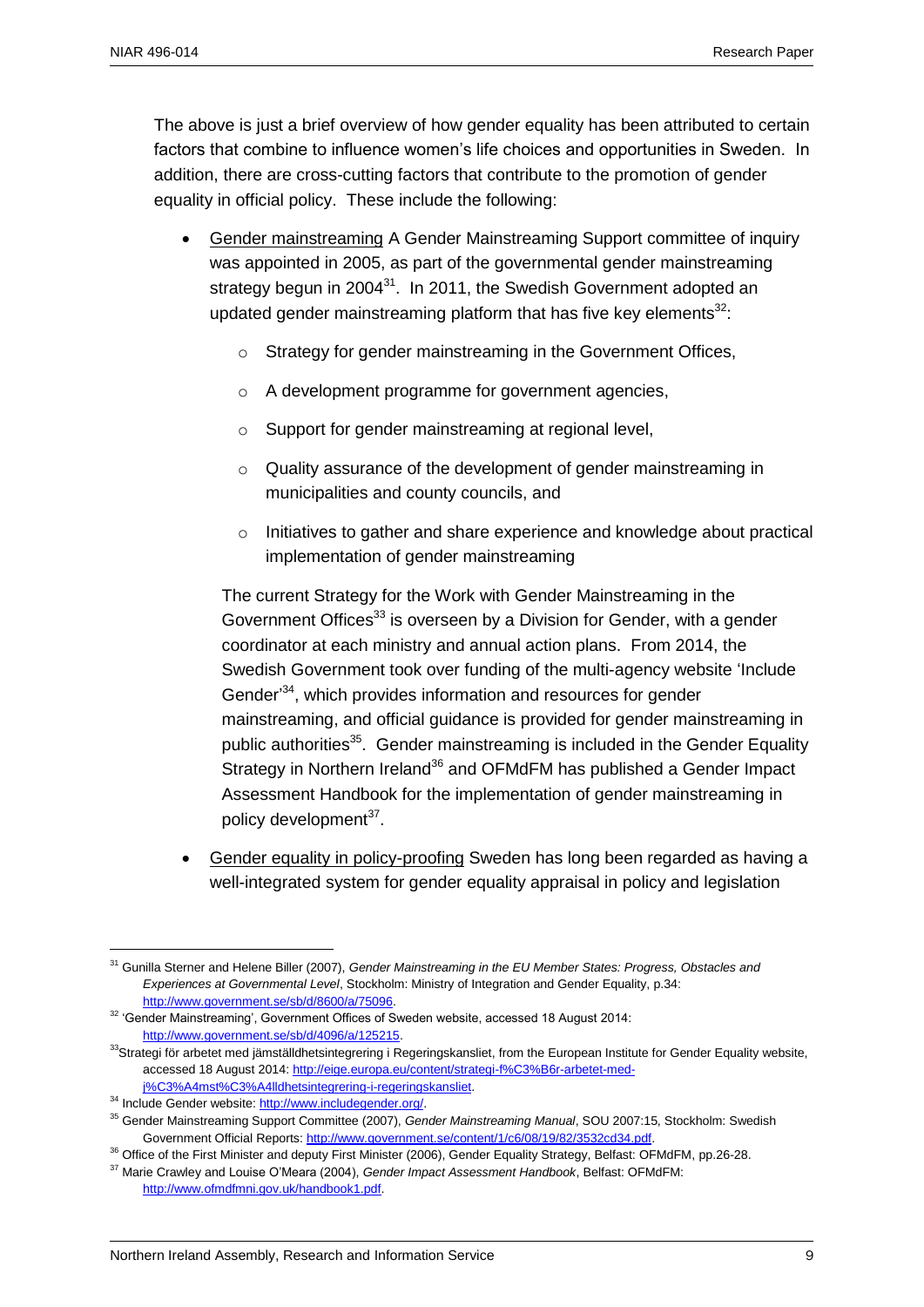development<sup>38</sup>. Policy-proofing is an integral part of gender mainstreaming in the country. In Northern Ireland, an equality duty is provided for in legislation, where public bodies are required to have due regard for the impact of policies on a range of equality grounds, including between women and men<sup>39</sup>.

 Gender budgeting The Swedish Government allocates funds specifically to gender equality in the annual budget. The 2014 budget indicates that SEK 252 million<sup>40</sup> has been allocated to gender equality policy for this year<sup>41</sup>. The Northern Ireland Executive does not normally specify budgetary allocations to gender equality policy.

It has been suggested that certain factors have contributed to the success of gender mainstreaming in Sweden. These include<sup>42</sup>:

- Structures for co-ordination in each ministry
- Training to use mainstreaming tools
- Clear entry points, via co-ordinators, for the Gender Equality Division to each ministry
- Policy documentation on mainstreaming, such as guidance and toolkits
- Long-term plans, annual action plans and ministry-specific action plans

In many respects, however, there are areas where gender equality in Sweden has been regarded as less than satisfactory. For example:

- Women's entrepreneurship is less extensive than that of men and it reflects segregation of the workforce by gender<sup>43</sup>
- There are fewer women than men on company boards, leading to calls for gender quotas<sup>44</sup>
- Men predominate in management positions and this is reported to affect how a whole organisation operates<sup>45</sup>
- Women take far more parental leave than men $46$

 $\overline{a}$ <sup>38</sup> Fiona McKay and Kate Bilton (2001), *Equality Proofing Procedures in Drafting Legislation: International Comparisons*, Edinburgh: Scottish Executive, p.26.

<sup>&</sup>lt;sup>39</sup> Section 75 of the Northern Ireland Act 1998: http://www.legislation.gov.uk/ukpga/1998/47/contents.

<sup>40</sup> Approximately £21.6 million.

<sup>&</sup>lt;sup>41</sup> 'Objectives and budget for gender equality policy', Government Offices of Sweden website, accessed 18 August 2014: [http://www.government.se/sb/d/4096/a/171700.](http://www.government.se/sb/d/4096/a/171700) 

<sup>42</sup> Gunilla Sterner and Helene Biller (2007), *Gender Mainstreaming in the EU Member States: Progress, Obstacles and Experiences at Governmental Level*, Appendix 4: in-Depth Study of Sweden, p.39, Stockholm: Ministry of Integration and Gender Equality.

<sup>43</sup> Gunhild Wallin (2012), 'Women's businesses mirror gender segregated labour market', *Nordic Labour Journal* 8 March 2012. <sup>44</sup> Lenita Freidenvall and Hanna Hallonsten (2013), 'Why Not Corporate Gender Quotas in Sweden?', *Representation* 49(4), 467-485.

<sup>45</sup> Gunhild Wallin (2014), 'Gender equality at the top influences the entire organsiation', *Nordic Labour Journal*, 5 March 2014.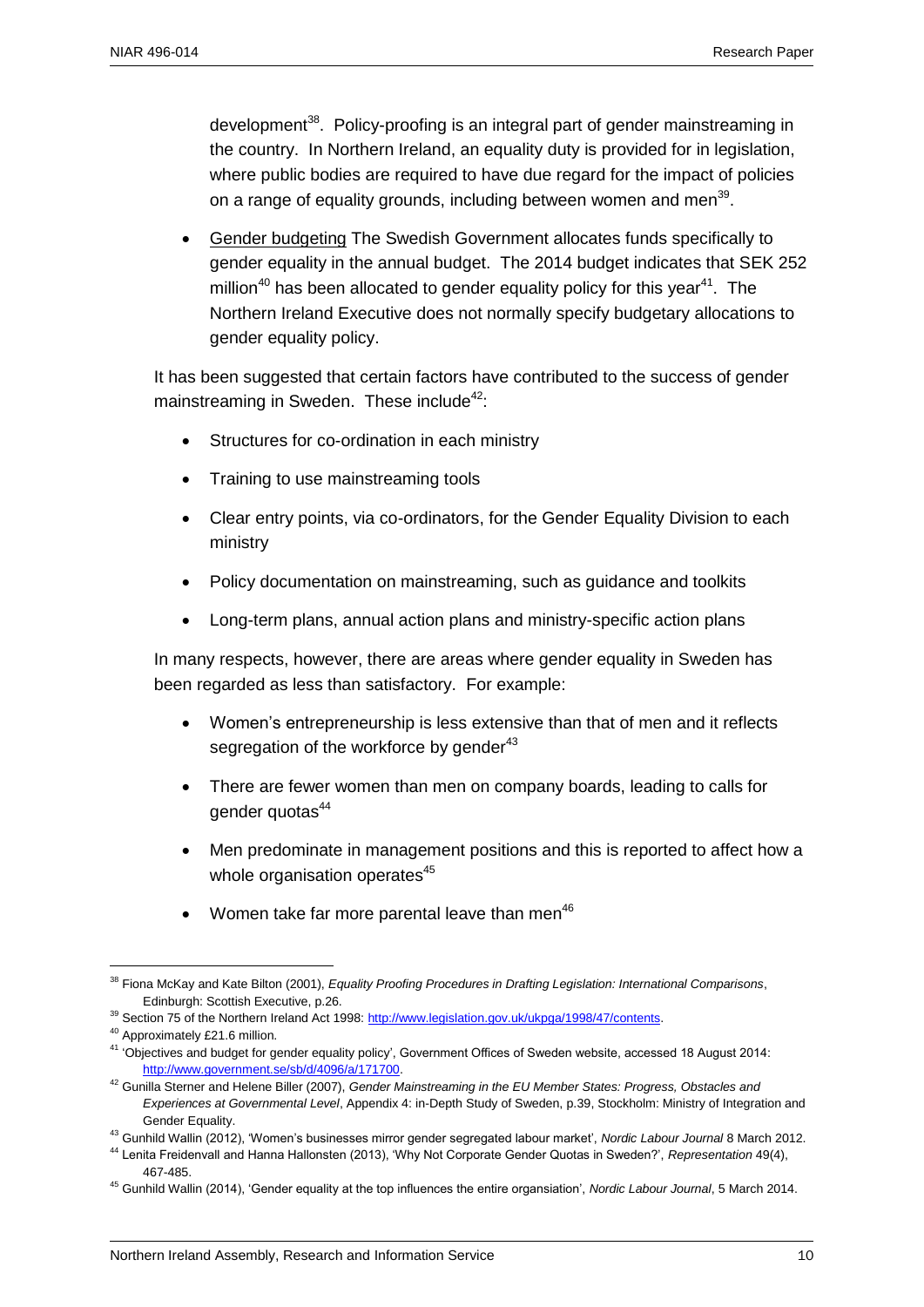- There are major differences between women's and men's lifetime earnings, attributed to different early life choices<sup>47</sup>
- Significant measures for gender equality are undermined by patterns of relationship formation in society and family choices<sup>48</sup>

A selection of statistics relating to gender and power is at Appendix 1, with comparative figures for Northern Ireland.

<sup>&</sup>lt;sup>46</sup> Ann-Zofie Duvander (2014), 'How Long Should Parental Leave Be? Attitudes to Gender Equality, Family and Work as Determinants of Women's and Men's Parental Leave in Sweden', *Journal of Family Issues* 35(7), 909-926.

<sup>47</sup> Gunhild Wallin (2013), 'Workplace equality depends on early life choices', *Nordic Labour Journal* 8 March 2013. <sup>48</sup> Bo Rothstein (2012), 'The Reproduction of Gender Inequality: A Causal Mechanism Approach', *Gender, Work and* 

*Organisation* 19(3), 324-344.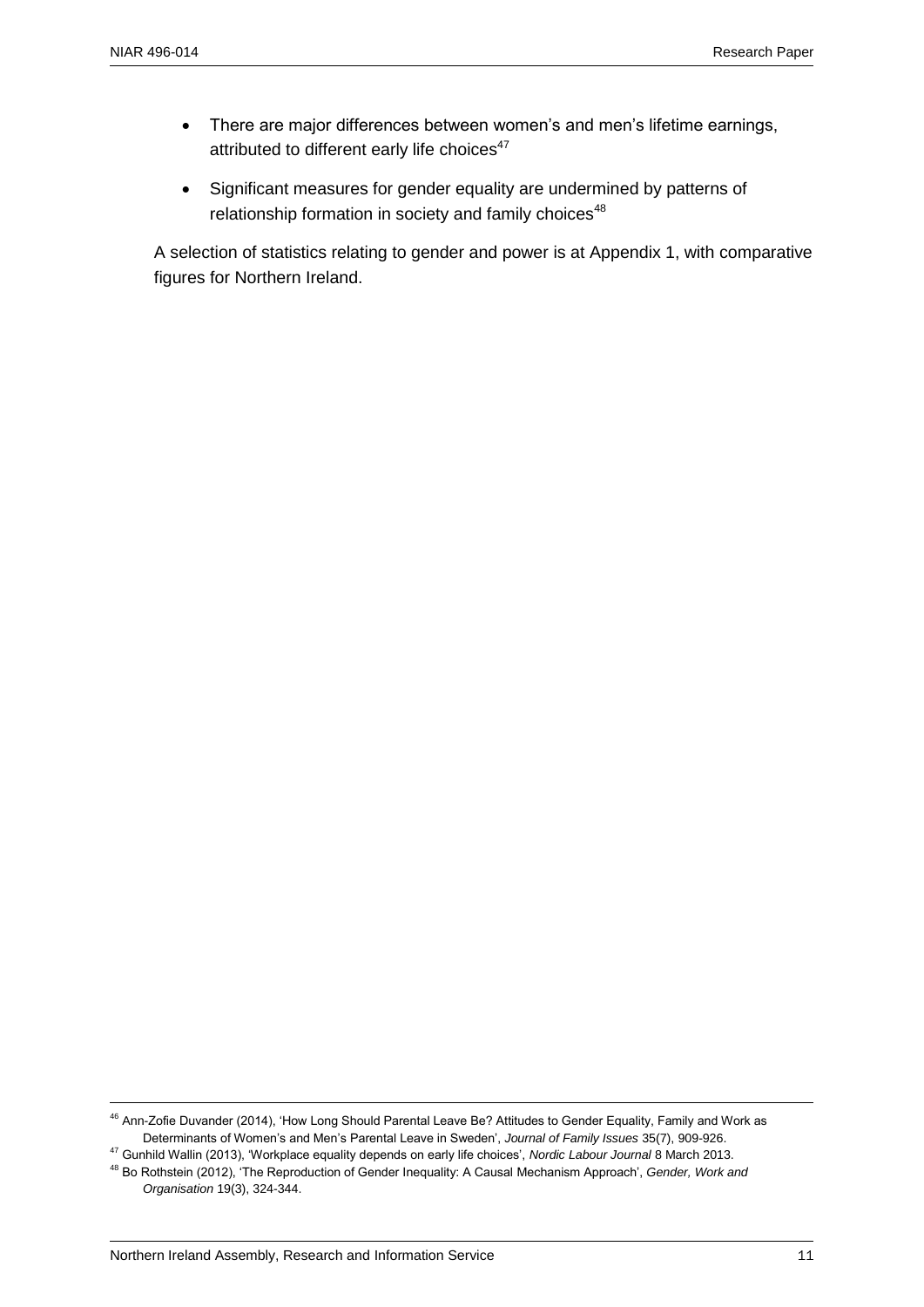$\overline{a}$ 

# 3 Women and Political Participation in Sweden

Sweden has the fourth highest representation of women in a national legislature in the world (45%)<sup>49</sup>. The Northern Ireland Assembly has 22 women (20%). At local government level, 44% of councillors in Sweden are female – the highest rate in a survey of 30 European countries (see Appendix 2). Councils in Northern Ireland are 24% female and 25% of those elected to the shadow councils to replace the existing 26 councils are women.

The proportions of women elected to public office are roughly in proportion to those nominated for election: 44% for the last general election to the Riksdag, 42% to municipal councils and 45% to county councils<sup>50</sup>. This pattern is also broadly true of elections in Northern Ireland: 17%<sup>51</sup> of candidates in the Northern Ireland Assembly election in 2011 $52$  and 24% of candidates for the local council elections in 2014 are women<sup>53</sup>.

This section briefly reviews the involvement of women in politics in Sweden and considers some of the explanations for the relatively high rate of participation.

#### **The Political System in Sweden**

While there are significant variations, the 'Nordic model' or 'Scandinavian model' of politics has been described as being distinct from political systems elsewhere in Europe, and described as  $54$ :

*a blend of compromise politics, local government autonomy and corporatism, where party competition is nested with political and social co-operation.*

With this in mind, features of these political systems are large welfare states with strong democracies and a comparatively high rate of voter trust in political actors<sup>55</sup>. Consequences of this include a comparatively high rate of political party participation and high voter turnout: regularly in excess of 80% in Sweden since the 1990s, without compulsory voting<sup>56</sup>.

In Sweden, there are 349 seats in the Riksdag, of which 310 are elected through proportional representation (PR) from the 29 constituencies and 39 are 'adjustment

<sup>&</sup>lt;sup>49</sup> Women in National Parliaments database, Inter-Parliamentary Union, accessed 18 August 2014[: http://www.ipu.org/wmn](http://www.ipu.org/wmn-e/classif.htm)[e/classif.htm.](http://www.ipu.org/wmn-e/classif.htm) 

<sup>50</sup> Statistics Sweden (2014), *Women and Men in Sweden: facts and Figures 2014*, Örebro: Statistics Sweden, p.94.

<sup>&</sup>lt;sup>51</sup> Twenty women were elected in 2011 (19%), but there have been two more female co-options than male since then, bringing the total to 22 (20%).

<sup>52</sup> See Research and Information Service Research Paper 9/14 *Women in the Northern Ireland Assembly*, 3 September 2013, p.8[: http://www.niassembly.gov.uk/Documents/RaISe/Publications/2014/assembly\\_exec\\_review/potter0914.pdf.](http://www.niassembly.gov.uk/Documents/RaISe/Publications/2014/assembly_exec_review/potter0914.pdf) 

<sup>53</sup> See Research and Information Service Briefing Note 48/14 *Candidates for the 2014 Elections in Northern Ireland by Gender*, 1 May 2014[: http://www.niassembly.gov.uk/Documents/RaISe/Publications/2014/assembly\\_exec\\_review/4814.pdf.](http://www.niassembly.gov.uk/Documents/RaISe/Publications/2014/assembly_exec_review/4814.pdf) 

<sup>&</sup>lt;sup>54</sup> Jan-Erik Lane and Svante Ersson (2008), 'The Nordic Countries: Compromise and Corporatism in the Welfare State', in Josep Colomer (ed.) *Comparative European Politics*, London: Routledge, p.248.

<sup>55</sup> Åsa Bengtsson, Kasper Hansen, Ólafur Harđarson, Hanne Narud and Henrik Oscarsson (2014), *The Nordic Voter: Myths of Exceptionalism*, Colchestr: ECPR Press, pp.16, 64.

<sup>&</sup>lt;sup>56</sup> Jan-Erik Lane and Svante Ersson (2008), 'The Nordic Countries: Compromise and Corporatism in the Welfare State', in Josep Colomer (ed.) *Comparative European Politics*, London: Routledge, p.254.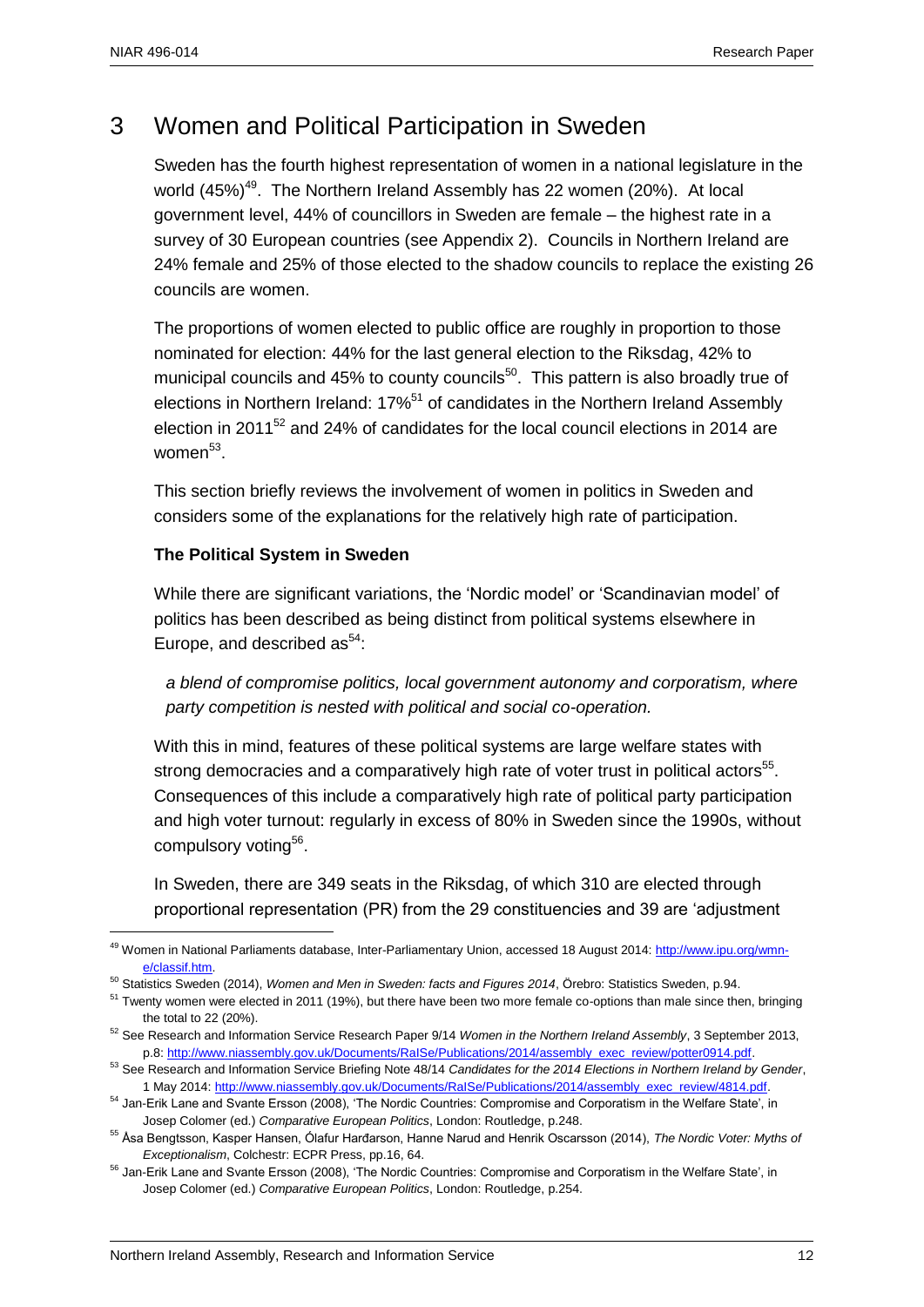seats'. The 'adjustment seats' are used to achieve a proportional distribution of seats between parties in the country as a whole, where patterns of constituency votes may upset this balance. A party must obtain a threshold of  $4\%$  to gain seats in parliament<sup>57</sup>.

While essentially a PR party list system, Sweden also has 'weak' preferential voting. Voters have an option to vote for a candidate on the party list and where this vote exceeds 8%, this has the effect of altering the position of an individual candidate on a party list<sup>58</sup>. This means that the electorate has the power to override where a political party places a candidate on the list by promoting an individual to a higher position. The distribution of seats is by a proportional Sainte Laguë formula.

While PR systems are considered more conducive to women's representation, mainly due to the ease of managing provisions for women on party lists, there is no quota in law for a balance of representation between the sexes.

#### **Parliamentary Procedures**

When Brigitta Dahl became Speaker of the Riksdag in 1995 she invited female representatives from each of the parliamentary party factions to form a Reference Group for Gender Equality to discuss how they could together make the best use of the higher representation of women. Since then, the Reference Group has worked towards a range of changes to parliamentary procedure, such as sitting times, childcare facilities, a plenary-free month and a gender equality plan for the parliament<sup>59</sup>.

In 2004, the Riksdag commissioned a working group to look into improving gender equality and this group published a 15-point action plan in 2005. This consisted of the following proposed actions $60$ :

- 1. A gender programme for the Riksdag A programme is to be developed for each mandate to set out how to increase gender equality in political life with a particular aim of improving qualitative equality, so that political participation is equal regardless of gender
- 2. Responsibility The Director of the Riksdag will be responsible for the drafting of the gender programme and, once approved by the Riksdag management board, its implementation
- 3. Seminars for committee chairs, etc. Seminars are to be held, at least twice in a mandate, for committee chairs, clerks and other key individuals to discuss

<sup>&</sup>lt;sup>57</sup> 'The distribution of seats in the Riksdag', Riksdag website, accessed 19 August 2014[: http://www.riksdagen.se/en/How-the-](http://www.riksdagen.se/en/How-the-Riksdag-works/Democracy/Elections/The-distribution-of-seats-in-the-Riksdag/)[Riksdag-works/Democracy/Elections/The-distribution-of-seats-in-the-Riksdag/.](http://www.riksdagen.se/en/How-the-Riksdag-works/Democracy/Elections/The-distribution-of-seats-in-the-Riksdag/)

<sup>58</sup> Åsa Bengtsson, Kasper Hansen, Ólafur Harđarson, Hanne Narud and Henrik Oscarsson (2014), *The Nordic Voter: Myths of Exceptionalism*, Colchestr: ECPR Press, p.87.

<sup>&</sup>lt;sup>59</sup> Lenita Freidenvall (2013), 'Sweden: Step by Step – Women's Inroads into Parliamentary Politics' in Drude Dahlerup and Monique Leyenaar (eds), *Breaking Male Dominance in Old Democracies*, Oxford: Oxford University Press, p.116.

<sup>60</sup> Arbetsgruppen för en Jämställd Riksdag (2005) *15 FÖRSLAG FÖR EN JÄMSTÄLLD RIKSDAG*, Stockholm: Riksdagstryckeriet: [http://data.riksdagen.se/fil/589F89BB-4755-4A9B-87DD-D9262F344976.](http://data.riksdagen.se/fil/589F89BB-4755-4A9B-87DD-D9262F344976)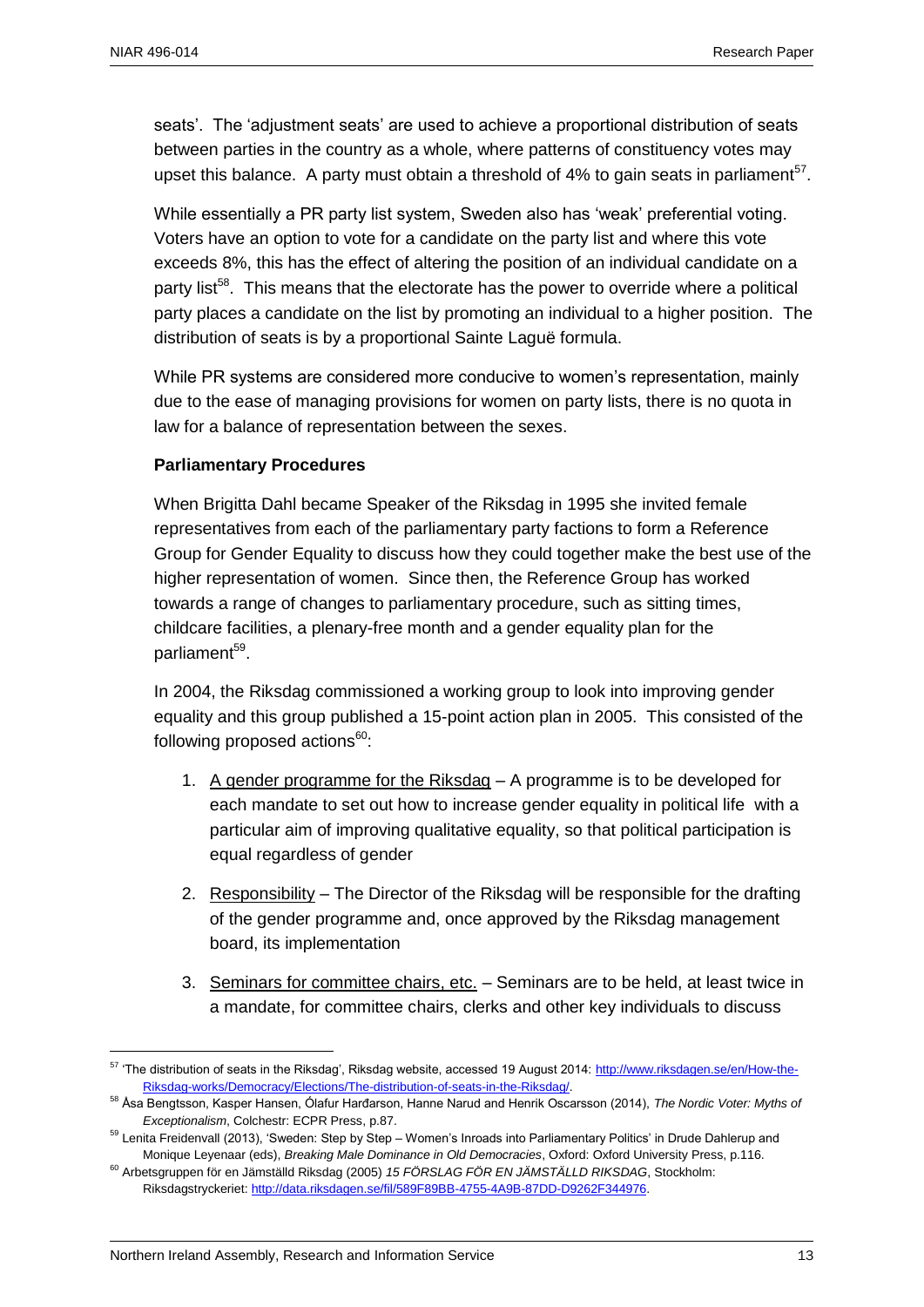parliamentary and committee work, culture, the role of the chair, etc., to include raising awareness of behaviour and behavioural patterns

- 4. Panel of Members Formed from Riksdag Members, preferably 35 in number, the panel would be a focus for communication of issues and to carryout service surveys, etc.
- 5. Surveys and interviews with departing Members Information is to be gathered from Members to gain insights into issues regarding how the parliamentary system works
- 6. Research, etc. Research is to examine the work of the Riksdag from a gender perspective
- 7. Sex-disaggregated statistics The Riksdag's website is to be developed with gender statistics
- 8. Support for Members who consider themselves adversely affected Professional counselling and advice is to be made available to those Members who have been mistreated
- 9. Induction for new Members The induction process is to have a focus on informal learning of the processes of the Riksdag
- 10. Treatment issues in work plans, etc. The possibility of including issues around treatment is to be considered for committee work plans, etc.
- 11. Meeting places for party groups The secretariat is to provide accommodation for party groups to meet to discuss gender issues, etc., and committee staff may attend these sessions
- 12. An equality directive for all internal investigations, etc. The results of any internal investigations should consider implications for gender equality and there should be a gender balance of investigating staff
- 13. Committee work plans, etc. Members' family situations are to be taken into account when compiling committee work plans
- 14. International Women's Day Attention is to be drawn to gender issues especially on International Women's Day (8 March) each year through the laying of gender-related reports before the Riksdag on or near that day, etc.
- 15. Facts and figures Members are to receive the publication *På tal om kvinnor och män* which contains statistics on women and men in Sweden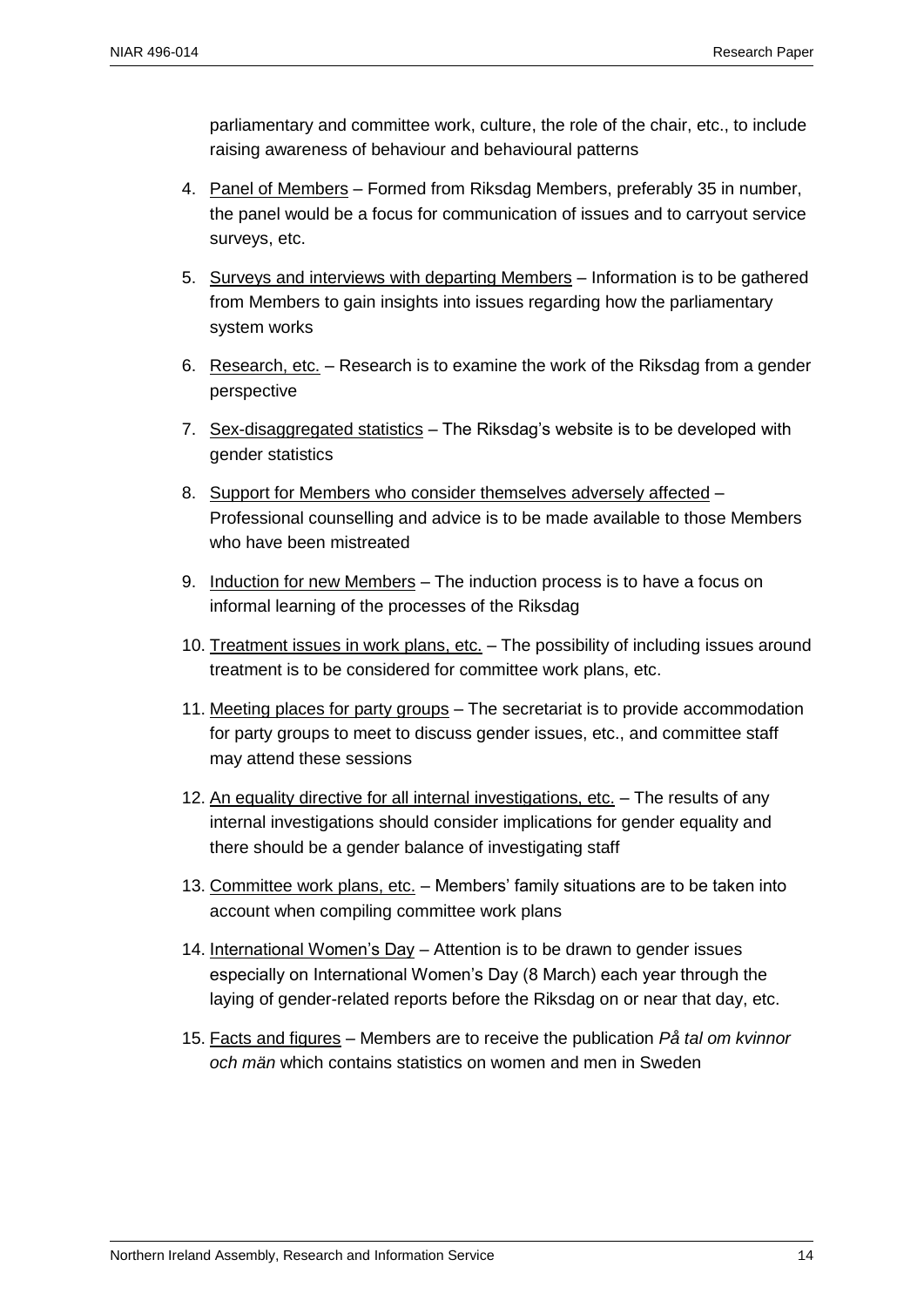The Riksdag has in place a number of provisions to facilitate Members with caring responsibilities, including a commitment where possible not to meet during major school holidays, having 'plenary-free' weeks and childcare facilities<sup>61</sup>.

Gender is also taken into account in the scrutiny of the executive. For example, the Committee for Finance examines the annual budget for gender equality aspects as a matter of course. To assist with this, the annual Budget Bill has an appendix indicating gender disaggregation of expenditure<sup>62</sup>. For example, Appendix 3 to the Budget Bill 2014 includes information on how the budget contributes to government targets on gender equality<sup>63</sup>.

Beyond numerical representation in parliament in general, participation in key deliberative processes of the legislature is an indicator of the extent of substantive representation. One of these deliberative venues is the parliamentary committee. Table 1 summarises the gender distribution of committee members.

| <b>Committee</b>            | % Women |
|-----------------------------|---------|
| Housing/Interior            | 59%     |
| <b>Health and Welfare</b>   | 59%     |
| Education                   | 59%     |
| Labour market               | 47%     |
| Industry                    | 47%     |
| International               | 47%     |
| Justice                     | 41%     |
| Culture                     | 41%     |
| Environment and agriculture | 41%     |

*Table 1: Riksdag Committee Membership by Gender*

<sup>&</sup>lt;sup>61</sup> Contribution by Sweden to the FEMM Committee of the European Parliament on provisions for women's representation,  $2011$ 

[http://www.europarl.europa.eu/meetdocs/2009\\_2014/documents/femm/dv/contribution\\_sweden\\_/contribution\\_sweden\\_en.](http://www.europarl.europa.eu/meetdocs/2009_2014/documents/femm/dv/contribution_sweden_/contribution_sweden_en.pdf) [pdf.](http://www.europarl.europa.eu/meetdocs/2009_2014/documents/femm/dv/contribution_sweden_/contribution_sweden_en.pdf) 

<sup>62</sup> Inter-Parliamentary Union (2011), *Gender-Sensitive Parliaments*, Geneva: IPU, p.35: [http://www.ipu.org/pdf/publications/gsp11-e.pdf.](http://www.ipu.org/pdf/publications/gsp11-e.pdf) 

<sup>&</sup>lt;sup>63</sup> Budgetpropositionen för 2014: Förslag till statens budget för 2014, finansplan och skattefrågor, Bilaga 3: [http://www.regeringen.se/content/1/c6/22/37/09/c4d88fcf.pdf.](http://www.regeringen.se/content/1/c6/22/37/09/c4d88fcf.pdf)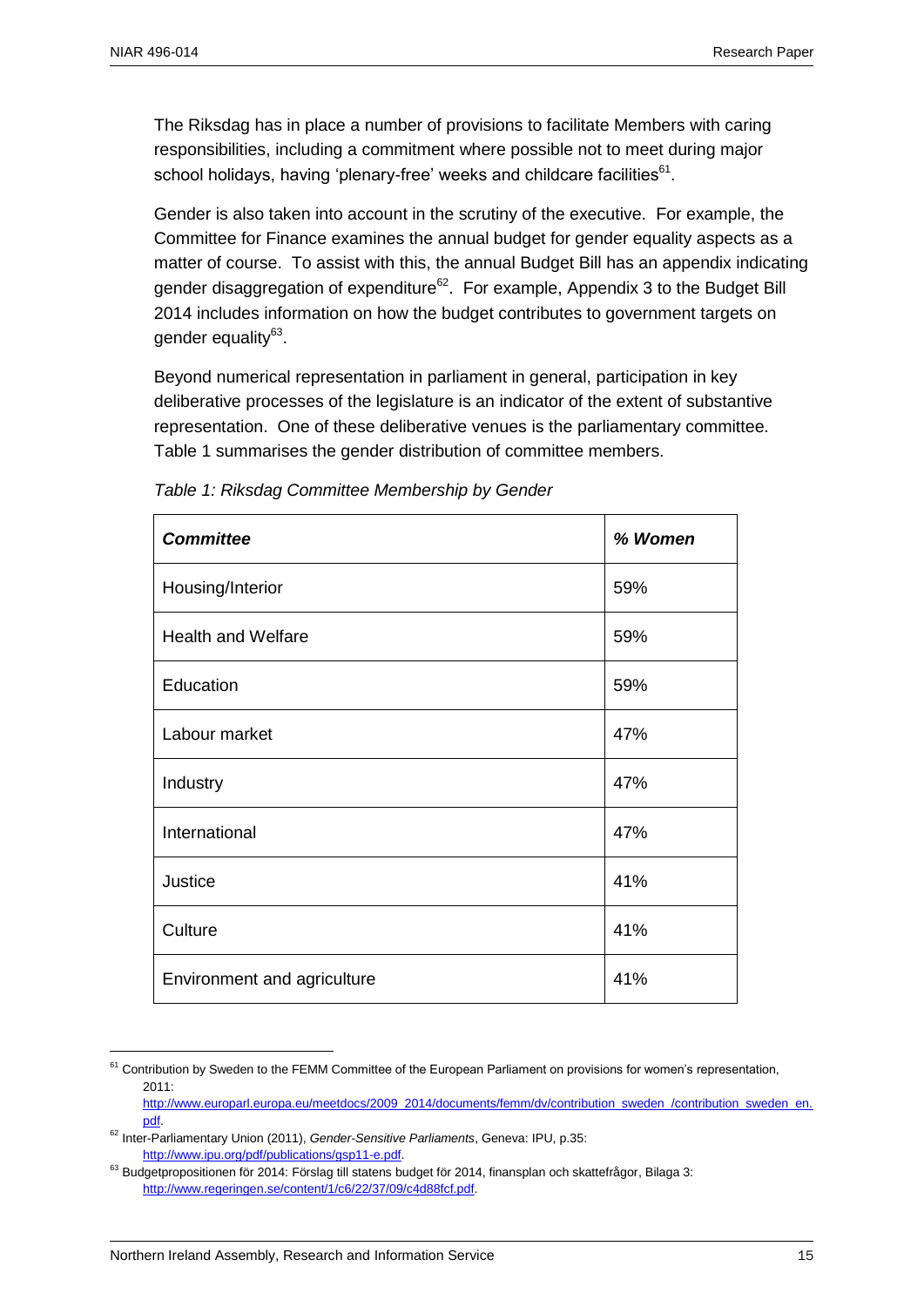| Social Insurance | 41% |
|------------------|-----|
| Traffic          | 41% |
| Constitution     | 29% |
| Taxation         | 29% |
| Finance          | 24% |
| Defence          | 18% |
| <b>Total</b>     | 42% |

There are two things of note here: Firstly, the percentage of women in committee membership (42%) is lower than that of the total representation in the Riksdag (45%), meaning women are under-represented in a key deliberative forum. Secondly, there is a certain degree of gender segregation in the nature of committees, for example, women being in the majority in committees dealing with housing, health and education, whereas men predominate in committees dealing with issues such as defence and finance<sup>64</sup>.

#### **Political Parties**

 $\overline{a}$ 

Eight political parties were represented in the Riksdag in the 2010-2014 mandate. Their number and sex distribution are given in Table  $2^{65}$ .

| Party                   | <b>Women</b> | <b>Men</b> | % Women |
|-------------------------|--------------|------------|---------|
| Left party              | 11           | 8          | 58%     |
| <b>Green Party</b>      | 14           | 11         | 56%     |
| <b>Social Democrats</b> | 54           | 58         | 48%     |
| <b>Moderate Party</b>   | 51           | 56         | 48%     |
| <b>Liberal Party</b>    | 10           | 14         | 42%     |

*Table 2: Percentages of Women in the Riksdag by Party*

<sup>&</sup>lt;sup>64</sup> Figures from Statistics Sweden (2014), Women and Men in Sweden: facts and Figures 2014, Örebro: Statistics Sweden, p.94.

<sup>&</sup>lt;sup>65</sup> Figures from Statistics Sweden (2014), Women and Men in Sweden: facts and Figures 2014, Örebro: Statistics Sweden, p.93.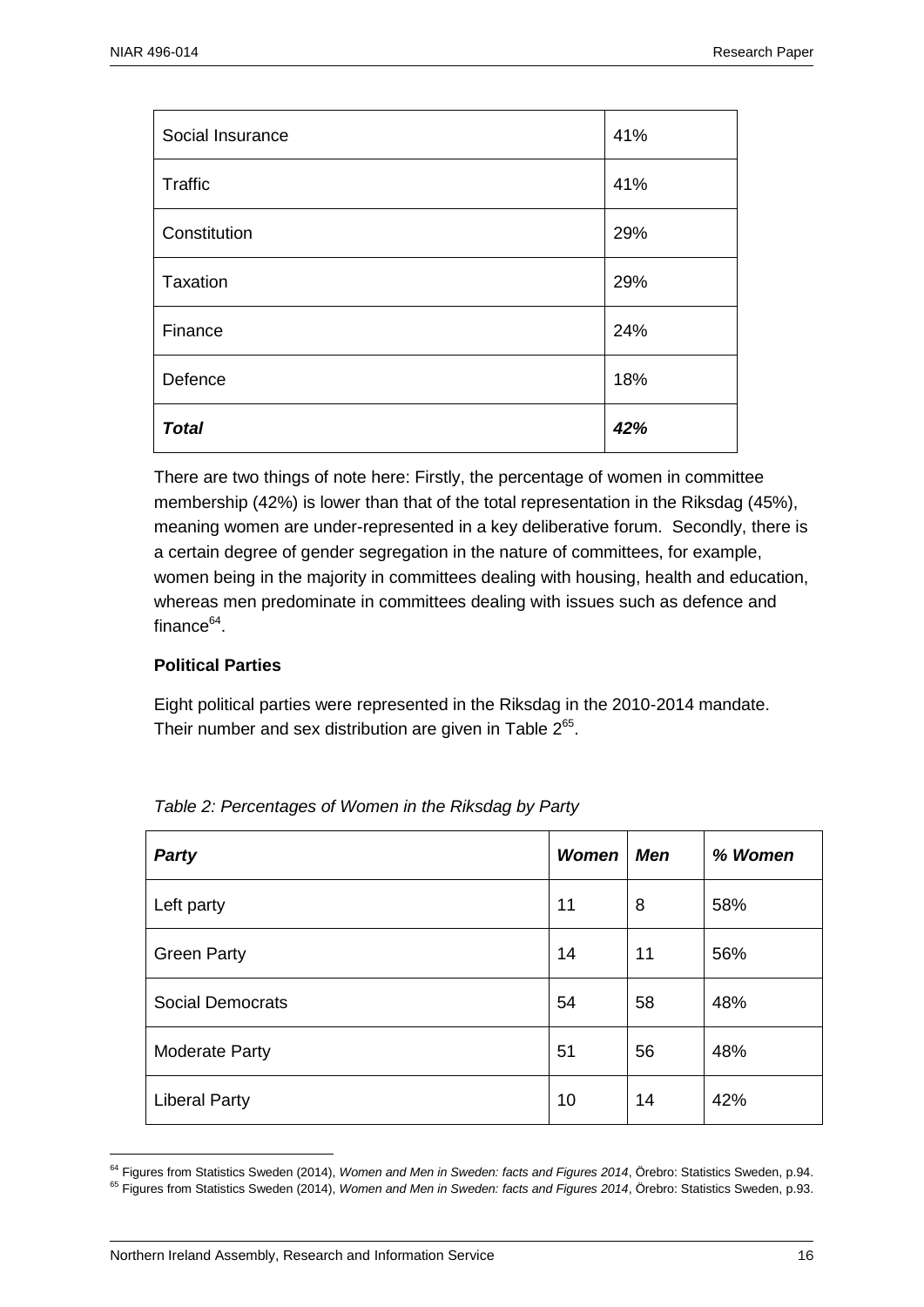| <b>Christian Democrats</b> |     | 12  | 37% |
|----------------------------|-----|-----|-----|
| <b>Centre Party</b>        |     | 16  | 30% |
| <b>Sweden Democrats</b>    | 3   | 17  | 15% |
| <b>Total</b>               | 157 | 192 | 45% |

While there are no legal quotas, three parties have some kind of arrangement for a minimum number of women on party lists for Riksdag elections. Table 3 summarises these arrangements<sup>66</sup>.

|  | Table 3: Provisions for the Representation of Women in Parties |
|--|----------------------------------------------------------------|
|--|----------------------------------------------------------------|

| <b>Party</b>            | <b>Provision</b>                                          |
|-------------------------|-----------------------------------------------------------|
| Social Democratic Party | Zipper system: sexes alternate on party lists             |
| <b>Left Party</b>       | 50% quota for women on party lists                        |
| <b>Green Party</b>      | 50% gender quota on party lists, plus or minus one person |

In addition to these party rules, other parties have various policies or recommendations for equal representation, although not enforceable in the same way. Taken alone, the three parties with rules regarding candidate quotas do not have a majority of seats in parliament, so the measure cannot be considered the single causal factor for high levels of women's representation.

At the time of writing, there are two female party leaders<sup>67</sup> and seven male party leaders in the parties represented in the Riksdag. It has been argued that, despite the increased representation of women in politics, men still disproportionately predominate in leadership positions<sup>68</sup>.

While not represented in the Riksdag in the 2010-2014 mandate, there is a feminist party, Feminist Initiative<sup>69</sup>, which gained representation in the elections to the European Parliament in 2014 $^{70}$ . This party has a female leader (Gudrun Schyman) and the only

<sup>&</sup>lt;sup>66</sup> From 'Sweden' on the Quota Project website, accessed 19 August 2014: [http://www.quotaproject.org/uid/countryview.cfm?country=197.](http://www.quotaproject.org/uid/countryview.cfm?country=197)

<sup>&</sup>lt;sup>67</sup> The Green Party has two party leaders, one male and one female.

<sup>&</sup>lt;sup>68</sup> Johanna Rikne and Olle Folke (2012), 'Kvinnor i politiken och män vid makten? Könskvotering och koncurrens i svenska kommuner', *Ekonomisk Debatt* 40(1), 16-21.

<sup>&</sup>lt;sup>69</sup> Feministiskt Initiativ website: http://gamla.feministisktinitiativ.se/engelska.php.

<sup>70</sup> 'Feminism is about competition', *The Local* 8 August 2014[: http://www.thelocal.se/20140808/feminism-is-about-competition.](http://www.thelocal.se/20140808/feminism-is-about-competition)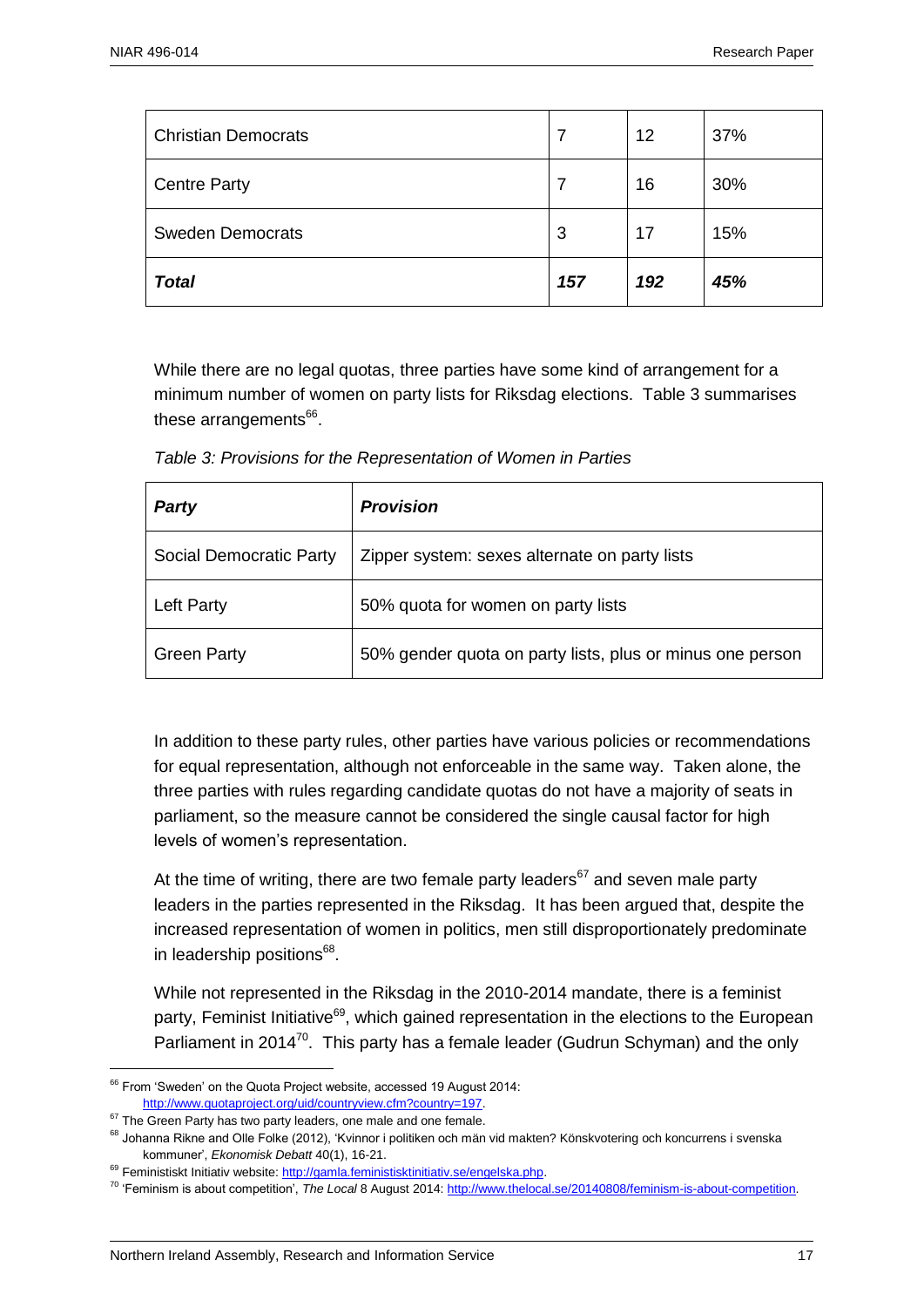$\overline{a}$ 

other party of note, the Piratpartiet (Pirate Party), also with no seats in the Riksdag, has a female party leader (Anna Troberg)<sup>71</sup>.

Details of the parties represented in the Riksdag in 2014 are at Appendix 3.

#### **Explanations for the Advancement of Women in Politics in Sweden**

The level of representation of women in politics has attracted a range of studies to try to explain the promotion of women in public life. Explanations include the following:

- The traditional left-right politics in Sweden focussed on equality on the basis of individual rights and social-economic rights, however, a gender-aware 'third way' developed through a combination of alliances between elected women, women in government, women in parties, women in community groups, social movements and ad hoc groups campaigning for representation<sup>72</sup>
- Increased numbers of women generated momentum through a 'politics of presence', where women have represented and promoted the interests of women better than men $^{73}$
- A 'discursive turn' in Swedish politics took place, driven by a two-fold approach in arguments for gender equality: redefining women's issues as gender equality issues and framing women's equality as a demand for greater democracy, but these demands are made in a context of the increased presence of women in institutions<sup>74</sup>
- Rather than traditional motivational factors attributed to political movements, the pressure for women's equality was driven by women themselves in Sweden, who had an interest in improving the society around them, and collective mobilisation by women on issues specific to women's advancement<sup>75</sup>
- Pressure placed in political parties by women's movements within parties and outside parties led to special measures by the parties themselves to increase the number of women representatives $76$
- Factors contributing to the participation of women have been the integration of women into party structures and political will, which are complemented by

<sup>71</sup> 'Who's who in politics?', *The Local* 5 September 2014: [http://www.thelocal.se/20140905/swedish-party-leaders.](http://www.thelocal.se/20140905/swedish-party-leaders)

<sup>72</sup> Maud Eduards (1991), 'Toward a Third Way: Women's Politics and Welfare Policies in Sweden', *Social Research* 58(3), 677- 706.

<sup>73</sup> Lena Wängnerud (2000), 'Testing the Politics of Presence: Women's Representation in the Swedish Riksdag', *Scandinavian Political Studies* 23(1), 67-91.

<sup>74</sup> Diane Sainsbury (2004), 'Women's Political Representation in Sweden: Discursive Politics and Institutional Presence', *Scandinavian Political Studies* 27(1), 65-88.

<sup>&</sup>lt;sup>75</sup> Per Adman (2009), 'The Puzzle of Gender-equal Political Participation in Sweden: The Importance of Norms and Mobilisation', *Scandinavian Political Studies* 32(3), 315-336.

<sup>&</sup>lt;sup>76</sup> Lenita Freidenvall (2013), 'Sweden: Step by Step – Women's Inroads into Parliamentary Politics', in Drude Dahlerup and Monique Leyenaar (eds.), *Breaking Male Dominance in Old Democracies*, Oxford: Oxford University Press, 97-123.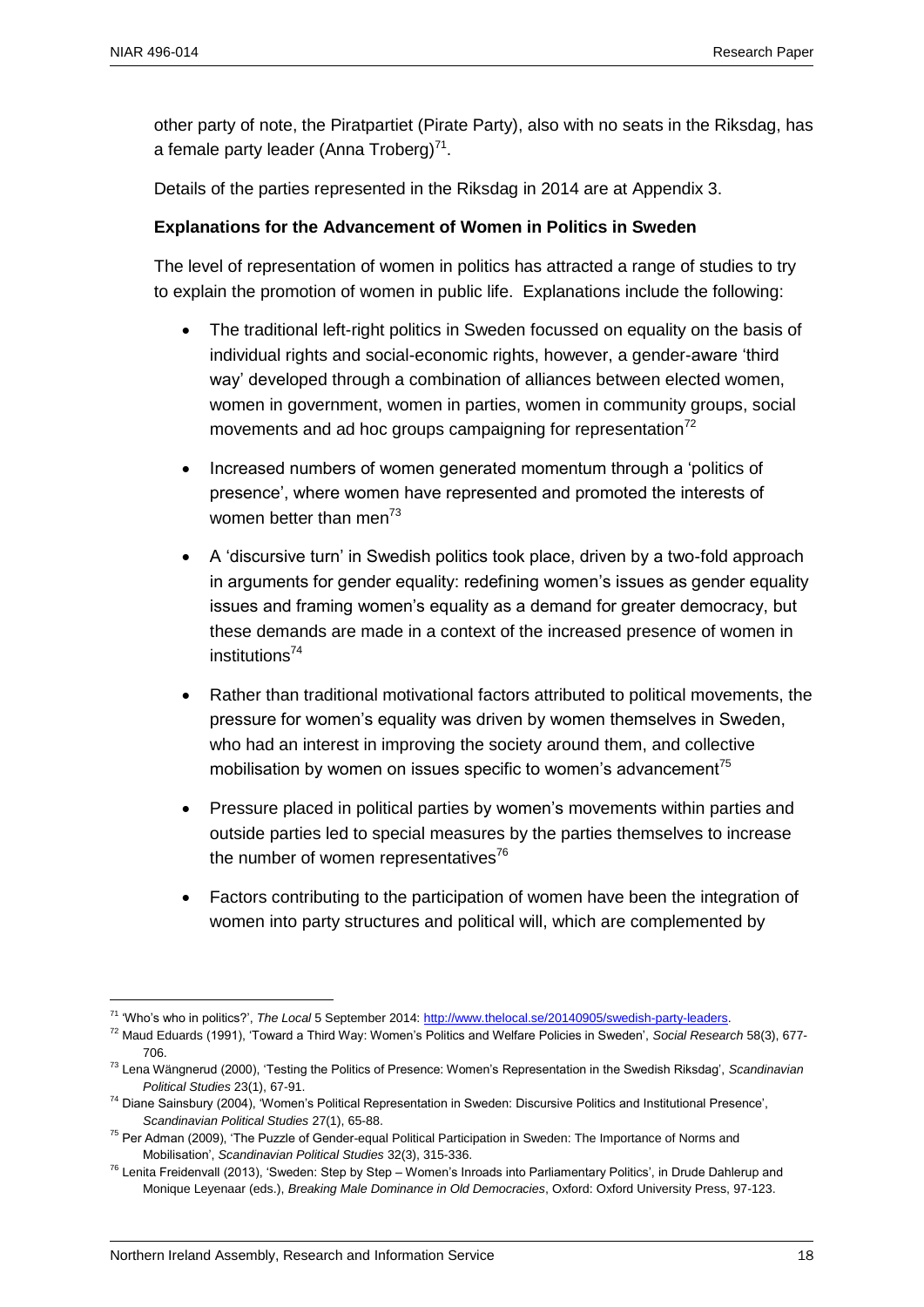relatively generous parental leave and have operated in a context of favourable institutional, socio-economic and cultural factors $77$ 

In general, there are certain factors that recur among explanations for the level of participation of women in politics in Sweden. These can be summarised as follows:

- 1. A broad social tradition of participation in Sweden
- 2. A strong women's movement for participation driving a gender equality agenda
- 3. The political will for gender equality within government, political parties and the general public
- 4. A social context of state provision of support to enable women to participate, such as childcare and parental leave
- 5. Party policies as mechanisms for bringing more women into politics
- 6. The presence of women in public life adding momentum to generate more participation

These factors inter-relate to reinforce each other in maintaining a process of women's participation which becomes the norm.

<sup>77</sup> Organisation for Economic Co-operation and development (2014), *Women, Government and Policy Making in OECD Countries*, Paris: OECD, p.44.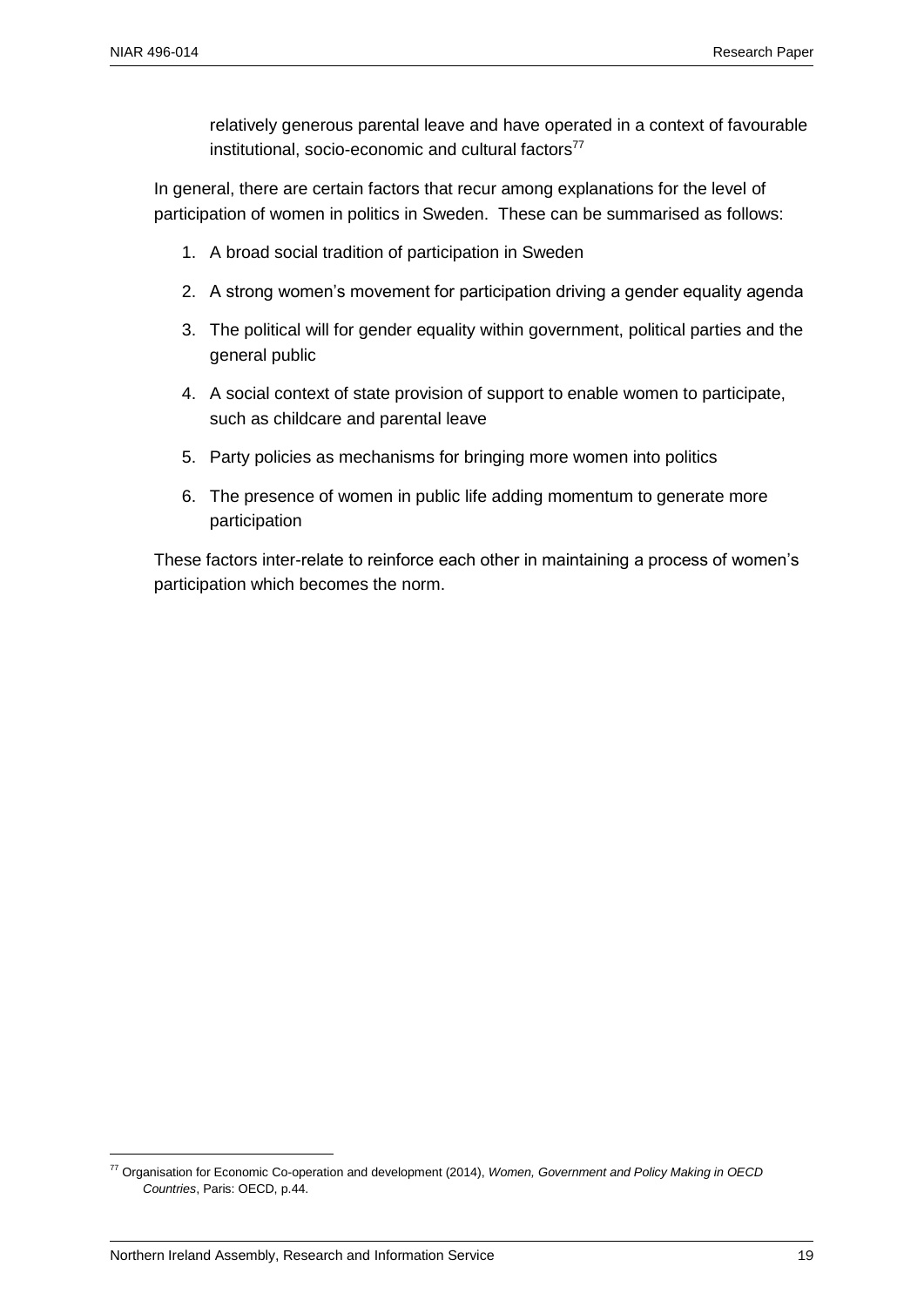### 4 Women and the 2014 General Election in Sweden

Elections to the Riksdag, municipal and councils take place every four years on the second Sunday in September. This paper focusses on the election to the Riksdag on 14 September 2014.

To stand for election, a candidate must be nominated by a political party. There is no requirement to register the name of a party, but doing so protects the party name. The parties themselves place ballot papers in the polling station, which are free to parties which gained 1% of the vote in the previous election, and these ballot papers either have the party name and a list of candidates or just a party name. Blank ballot papers are also available to the polling station.

The voter takes a ballot paper with the name of a party or a blank paper and writes the name of a party on it (yellow for elections to the Riksdag, blue for county council elections and white for municipal or European elections). The voter may then choose to nominate individual candidates (preference voting). If the party in question has not provided a list of candidates, the voter may write the name of a candidate on the ballot paper.<sup>78</sup>

#### **Candidate Selection**

Candidates by party and gender are presented in Table 4. There is no adjustment made for position on the list. There are some examples of alternating male and female on party lists, but generally they are a mixture of male and female candidates without any specific pattern or order.

The table gives an indication of how the parties have prioritised the representation of women. Generally, parties have fielded female candidates roughly in proportion of women currently in the Riksdag, although the Christian Democrats, Centre Party and Sweden Democrats have fielded significantly more female candidates than is reflective of their pre-election representation.

Only the larger parties are included, therefore the total figure for the whole of Sweden – 45% - is not calculated solely from the parties shown in the table. The female candidate count is normally indicative of the number of women expected to be elected.

<sup>78</sup> Election Authority (2014), *Elections in Sweden*, Stockholm: Election Authority, pp.6-10: [http://www.val.se/sprak/engelska/Elections\\_in\\_Sweden\\_2014\\_juli\\_webb.pdf.](http://www.val.se/sprak/engelska/Elections_in_Sweden_2014_juli_webb.pdf)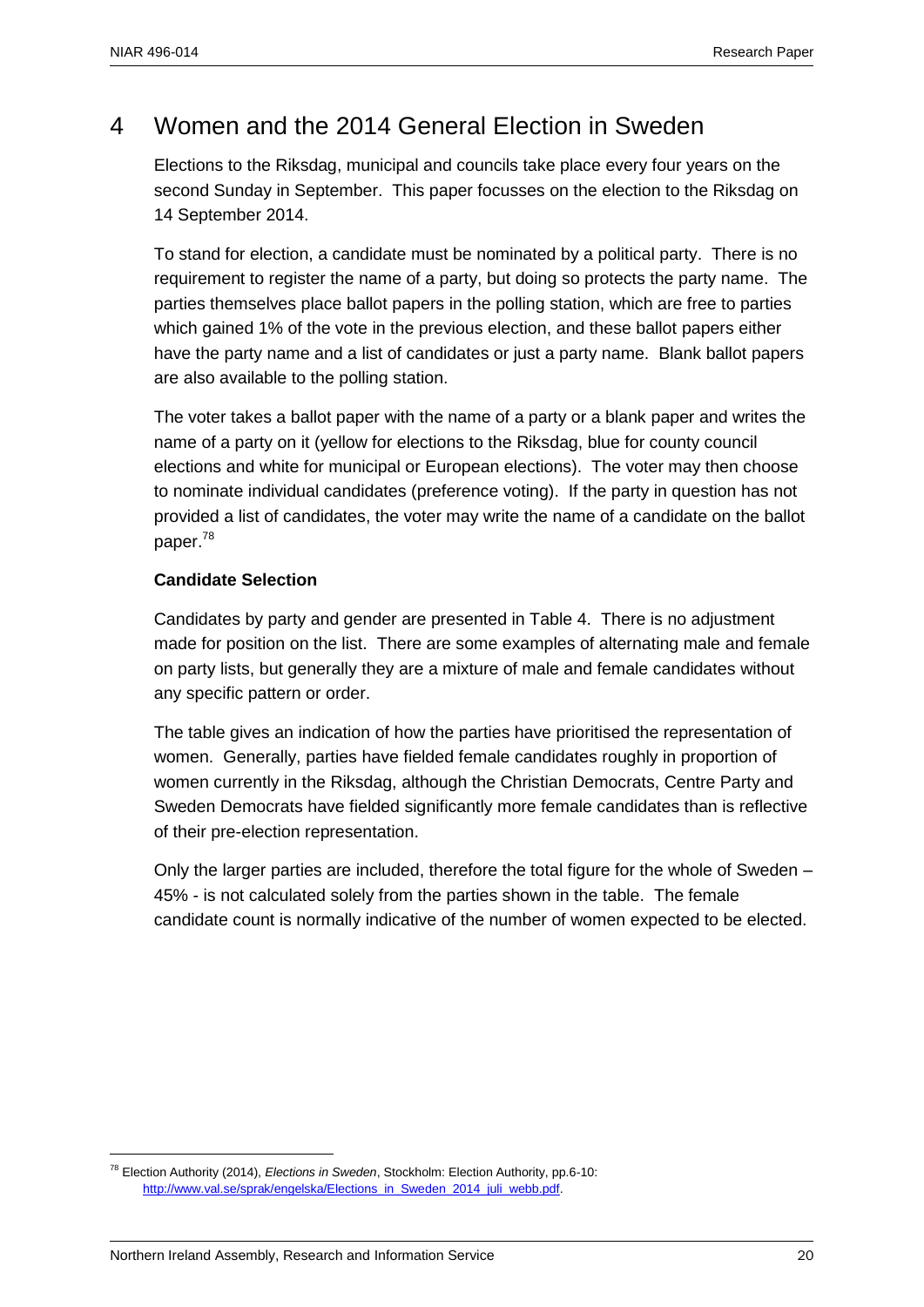| <b>Party</b>               | % Female |
|----------------------------|----------|
| Left party                 | 53.3%    |
| <b>Green Party</b>         | 50.7%    |
| Social Democrats           | 49.7%    |
| <b>Liberal Party</b>       | 43.6%    |
| <b>Christian Democrats</b> | 42.9%    |
| <b>Moderate Party</b>      | 42.1%    |
| <b>Centre Party</b>        | 44.1%    |
| <b>Sweden Democrats</b>    | 30.2%    |
| <b>Sweden</b>              | 45.2%    |

*Table 4: Candidates in the 2014 Riksdag Election by Party and Gender<sup>79</sup>*

#### **Party Policy**

The election manifestos of the main parties for the 2014 election are discussed here in relation to the representation of women and gender equality. The Moderates, Centre Party, Liberal Party and Christian Democrats are combined as the centre-right electoral coalition Alliance.

Specific references to measures relating to gender equality in manifestos are as follows:

- Social Democrats<sup>80</sup>:
	- o Increase in female professors in higher education (p.20)
	- o Equal rights and responsibilities for women and men in paid work and unpaid housework (p.21)
	- o Reduction of the pay gap between women and men (p.21)

 $\overline{a}$ <sup>79</sup> 'Val till riksdagen - Ålder och kön: Kandidater', Valmyngheten webasite, accessed 22 September 2014: [http://www.val.se/val/val2014/alkon/R/rike/alderkon.html#kandalkon.](http://www.val.se/val/val2014/alkon/R/rike/alderkon.html#kandalkon)

<sup>80</sup> Socialdemokraterna (2014), Kära Framtid, Valmanifest för ett Bättre Sverige, Stockholm: SD: [http://www.socialdemokraterna.se/upload/val/Val2014/valloften/Socialdemokraternas\\_Valmanifest.pdf.](http://www.socialdemokraterna.se/upload/val/Val2014/valloften/Socialdemokraternas_Valmanifest.pdf)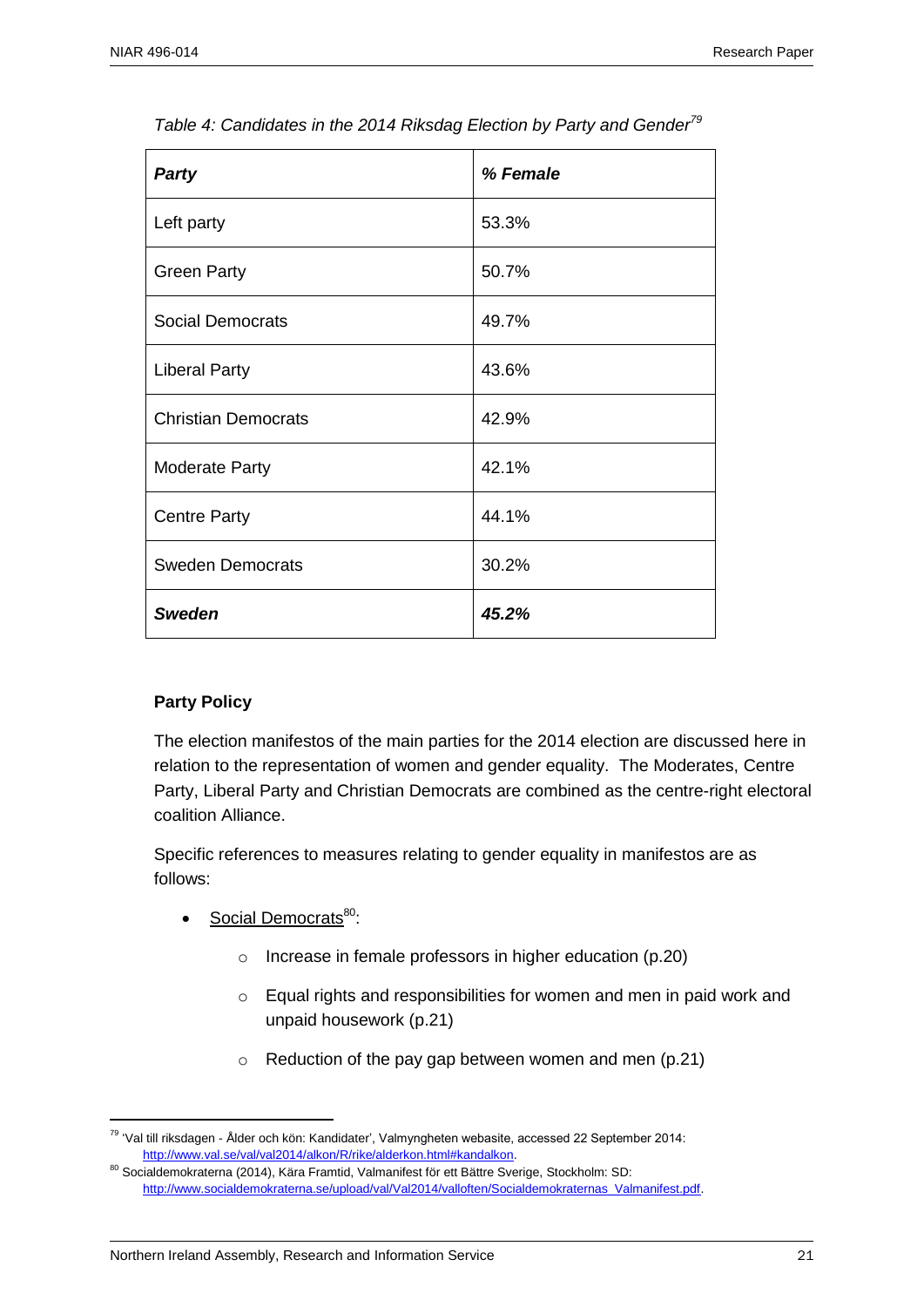- o Equal access to a good working environment and full time employment for women and men (p.21)
- o Access to high quality welfare, especially for women, who bear most responsibility for child and family care (p.33)
- o Abolition of tax for pensions up to the average rate for female pensioners (p.39)
- o Actions against violence against women (p.41)
- o More support for abused women (p.41)
- o Improved clear-up rate for sex crimes (p.41)
- o Review of sexual violence laws, including increased penalties (p.41)
- o Criminalisation of the purchase of sex abroad (p.41)
- Alliance<sup>81</sup>:
	- $\circ$  Measures in support of women's health (p.18)
	- o Women and men to have equal rights and power to shape their own lives (p.34)
	- $\circ$  Tax credits that benefit women (p.34)
	- o Career advancement and better pay in female-dominated professions (p.34)
	- o Equality bonus for parents to take equal amounts of parental leave (p.35)
	- o Develop a tool for employers to identify factors that affect different pressures on women and men at work (p.35)
	- o Work to prevent women leaving employment early due to work-related issues (p.35)
	- o Investigation of options for dividing pensions more equally among women and men (p.35)
	- $\circ$  Conduct of an inquiry into mental health issues for young women (p.48)
	- o Electronic tagging for more cases of restraining orders (p.89)
	- o Evaluation of the impact of punishment for crimes against women and consideration of increased sentences (p.89)

<sup>81</sup> Alliancen (2014), *Vy Bygger Sverige: Alliansens Vallmanifest 2014-2018*, Stockholm: Alliancen: [http://www.moderat.se/sites/default/files/attachments/vi\\_bygger\\_sverige\\_-\\_alliansens\\_valmanifest\\_2014-2018.pdf.](http://www.moderat.se/sites/default/files/attachments/vi_bygger_sverige_-_alliansens_valmanifest_2014-2018.pdf)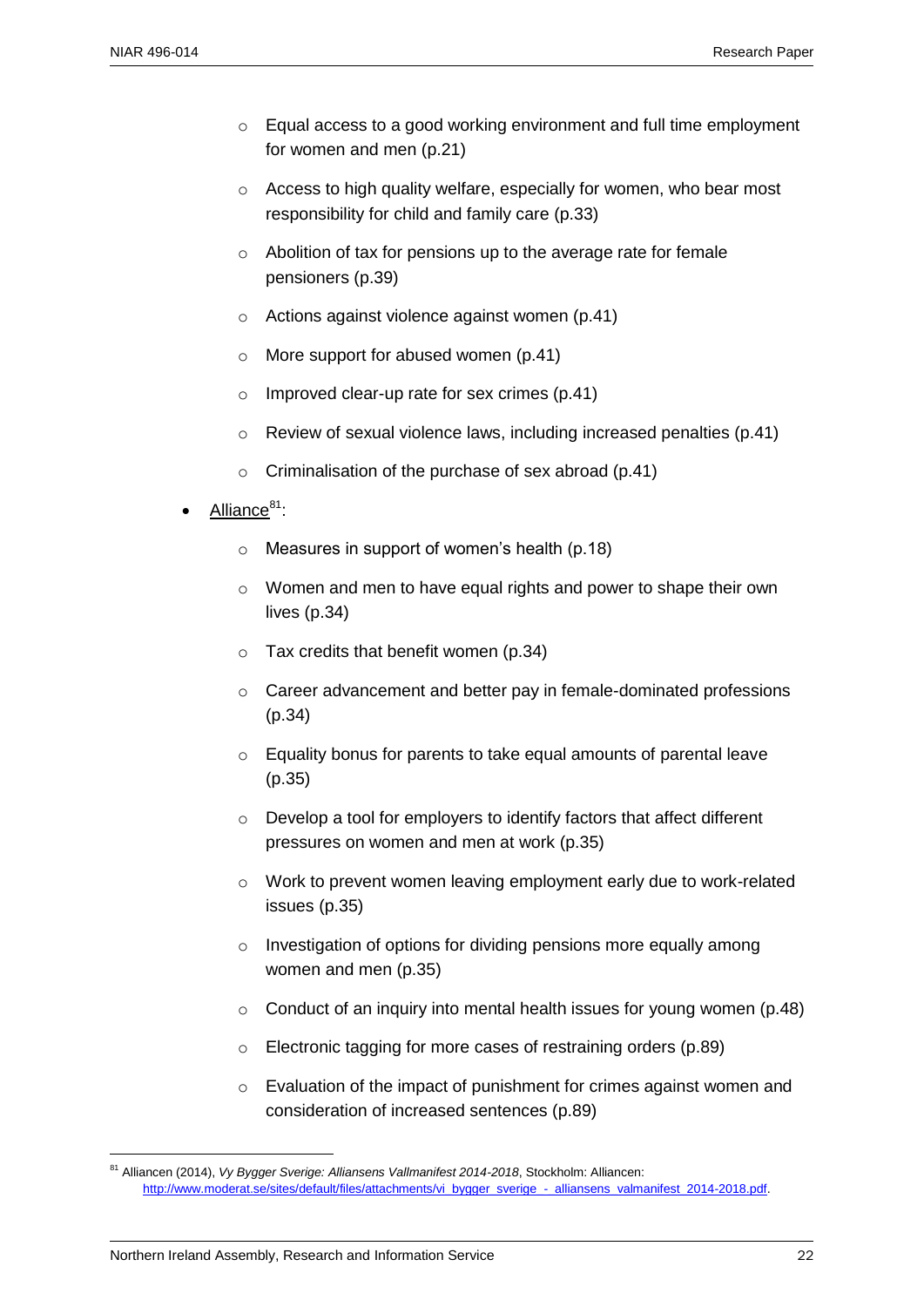- $\circ$  Additional funds for county boards to tackle crimes against women and children, prostitution and human trafficking (p.90)
- o Action against forced marriage (p.90)
- o Secure funding for refuges for women and children (p.90)
- $\circ$  Continued support of programmes aimed at combating violence against women (p.90)
- Green Partv<sup>82</sup>:
	- $\circ$  Policy based on an anti-racism feminism that acknowledges how power systems inter-react (p.13)
	- o Equal pay, right to full time work and breakdown of gender segregation in the labour market (p.13)
	- o Investment in improving female-dominated professions (p.13)
	- o Work to reduce mental health illness for women (p.13)
	- o Parental leave to be divided into three equal parts: for the mother, the father and the third period for either parent or a close relative (p.13)
	- o More prevention of men's violence against women, more investment in women's shelters, any form of sex without consent to be made illegal, mandatory training on sex crime for judges (p.14)
	- $\circ$  Investment in follow-on accommodation from women's shelters (p.14)
	- o Quotas for women on boards of listed companies (p.14)
	- o Focus on school health and child and adolescent psychiatry, which particularly affects young girls (p.14)
	- $\circ$  Introduction of legislation to ban sexist advertising (p.14)
	- o Introduction of legislation on gender mainstreaming for all public bodies and application of a gender perspective to all policies (p.14)
	- $\circ$  Focus on women's health and maternity care (p.15)
	- o Repeal of the Aliens Act, which locks women without residency in abusive relationships (p.19)
	- o Assurance of women's participation in all peace processes in accordance with UN Resolution 1325 (p.22)

<sup>82</sup> Miljöpartiet de Gröna (2014), *Valmanifest*, Stockholm: MP[: http://www.mp.se/politik/valmanifest2014.](http://www.mp.se/politik/valmanifest2014)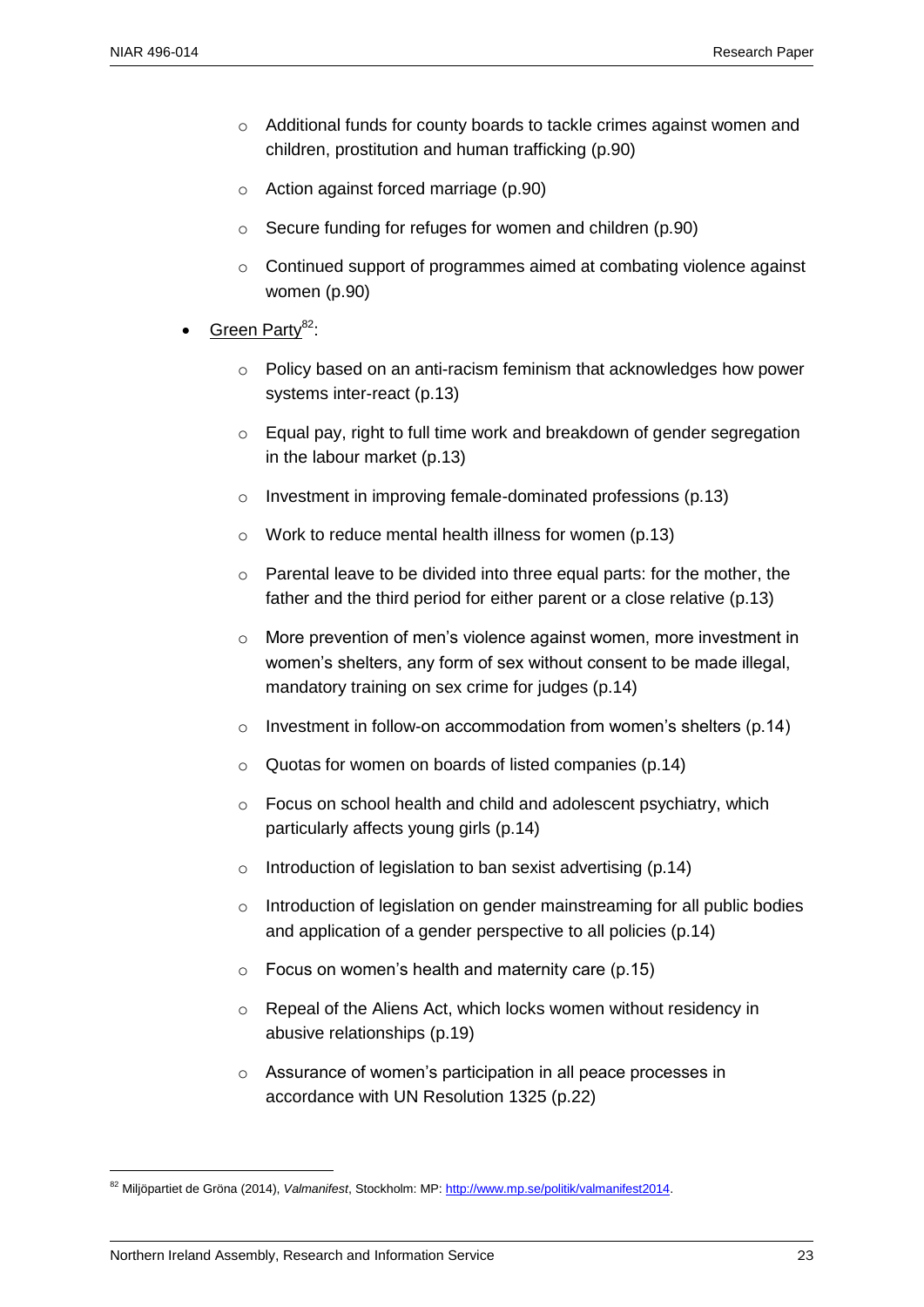- o Hours and conditions in male-dominated industries should also be agreed in industries dominated by women (p.24)
- o Girls' and women's sports and interests should have the same conditions as those of boys and men (p.26)
- Sweden Democrats<sup>83</sup>:
	- $\circ$  Improve the living conditions of older people, predominantly women (p.6)
	- o Work towards a Sweden where men and women have the same rights and value (p.17)
	- o Work towards a Sweden where people can break out of traditional gender roles, but also live in such a way if they choose to do so (p.17)
	- o Improvement of working conditions in the female-dominated public sector (p.17)
	- o Enhanced maternity pay (p.17)
	- o Increased support for women's shelters and special shelters for victims of honour violence (p.17)
	- $\circ$  Higher degree of control over the Swedish contribution to UN missions, including increased support to persecuted Christians, women and LGBT people (p.21)
	- o Increased child maintenance (p.22)

Programmes to improve the lives of women as a group are common features of all the manifestos. Such references are less prevalent in the manifesto for the Sweden Democrats, which also had the lowest representation in the Riksdag in the last mandate (15%). The Sweden Democrats have been described as a 'radical right populist party', which has tried to blend old nationalist ideas about traditional roles with a new nationalist discourse of Sweden as the most gender-equal nation in the world, but it has been argued that gender equality is an uneasy fit with nationalist ideology $^{84}$ .

In the other manifestos, the following common themes emerge:

- Equality in employment, including measures for equal pay, equal working environments for women and men and career advancement for women
- Improved welfare for women, including tax and pension benefits

<sup>83</sup> Sverigedemokraterna (2014), *Vi Väljer Välfärd!* Stockholm: SD[: http://sverigedemokraterna.se/wp](http://sverigedemokraterna.se/wp-content/uploads/2014/08/Valmanifest.pdf)[content/uploads/2014/08/Valmanifest.pdf.](http://sverigedemokraterna.se/wp-content/uploads/2014/08/Valmanifest.pdf)

<sup>&</sup>lt;sup>84</sup> Ann Towns, Erika Karlsson and Joshua Eyre (2014), 'The Equality Conundrum: Gender and Nation in the Ideology of the Sweden Democrats', *Party Politics* 20(2), 237-247.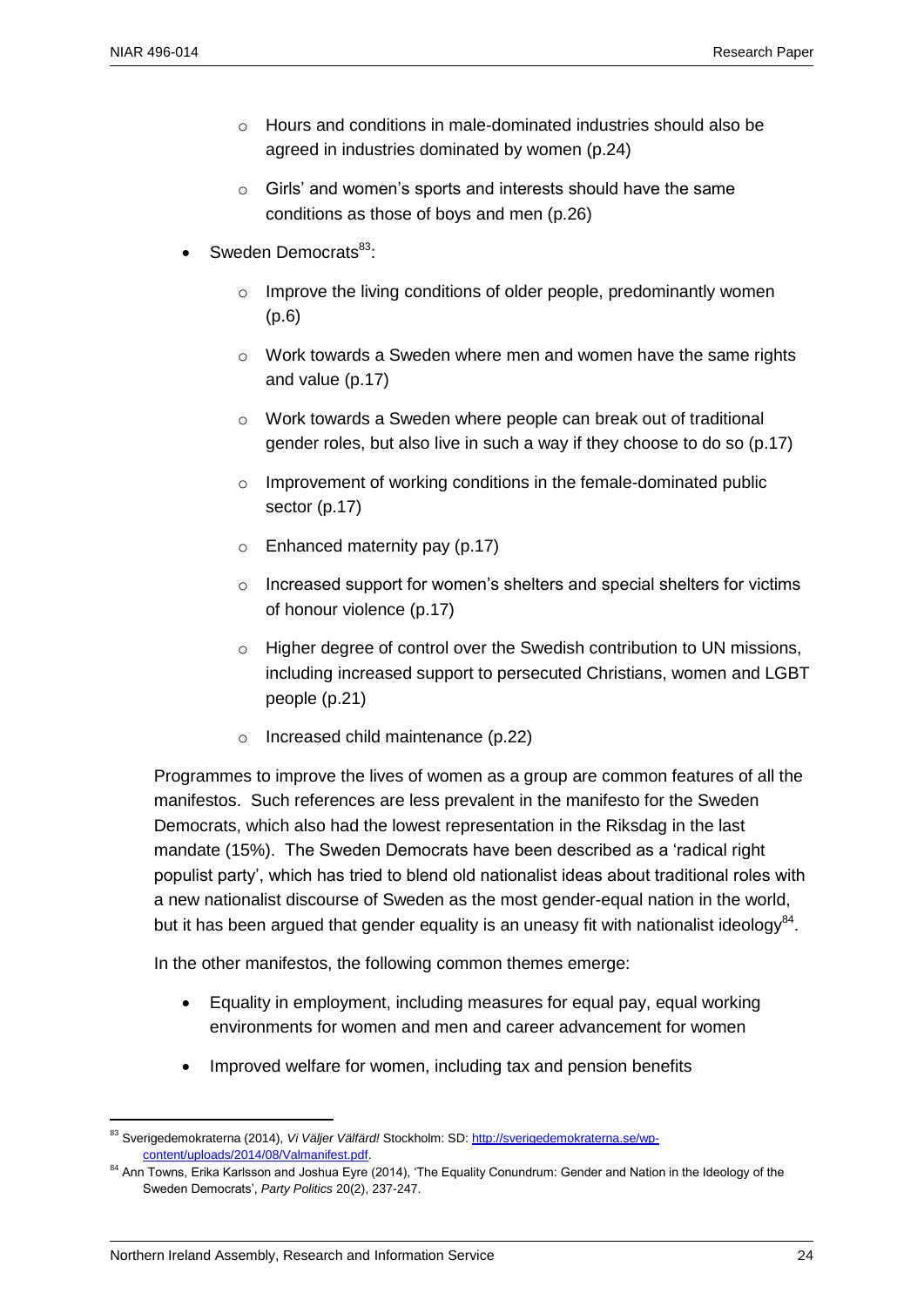- Options for a more equal distribution of parental leave
- Measures for women's health, particularly mental health and maternity care
- Protection of women from violence and improved provision for victims

These proposals enhance what may be regarded as fairly comprehensive existing provisions. However, there are some more innovative proposals, such as the criminalisation of the purchase of sex abroad (Social Democrats), quotas for women on company boards and legislation to ban sexist language in the media (Green Party).

The language of political parties also suggests commitment to gender equality. For example, the Green Party manifesto has a section entitled 'Feminism and Equality' and the Liberal Party goes as far as to state that it is a 'feminist party' $^{85}$ .

#### **Election Results**

Results from the election count indicate that the eight parties currently in the Riksdag have been returned. The Feminist Initiative has failed to reach the 4% threshold. The Social Democrats have the most votes, roughly on a par with the previous mandate. The biggest changes have been losses for the Moderates with a corresponding gain to the right wing Sweden Democrats.



*Figure 1: Results for the Election to the Riksdag 14 September 2014<sup>86</sup>*

The elections returned 197 men and 152 women, making the new Riksdag 44% female $^{87}$ , a decline of 1% on the previous mandate. Table 5 gives the results by party and gender.

<sup>&</sup>lt;sup>85</sup> 'Feminism utan socialism', Liberal Party website, accessed 17 September 2014: [http://www.folkpartiet.se/politik/hjartefragor/jamstalldhet/.](http://www.folkpartiet.se/politik/hjartefragor/jamstalldhet/)

<sup>86</sup> 'Val till riksdagen – Valnatt', Valmyndigheten website, accessed 22 September 2014: [http://www.val.se/val/val2014/valnatt/R/rike/index.html.](http://www.val.se/val/val2014/valnatt/R/rike/index.html)

<sup>&</sup>lt;sup>87</sup> 'Den nya riksdagen efter valet', Riksdag website, accessed 22 September 2014: [http://www.riksdagen.se/sv/Start/Press](http://www.riksdagen.se/sv/Start/Press-startsida/pressmeddelanden/201314/Den-nya-riksdagen-efter-valet/)[startsida/pressmeddelanden/201314/Den-nya-riksdagen-efter-valet/.](http://www.riksdagen.se/sv/Start/Press-startsida/pressmeddelanden/201314/Den-nya-riksdagen-efter-valet/)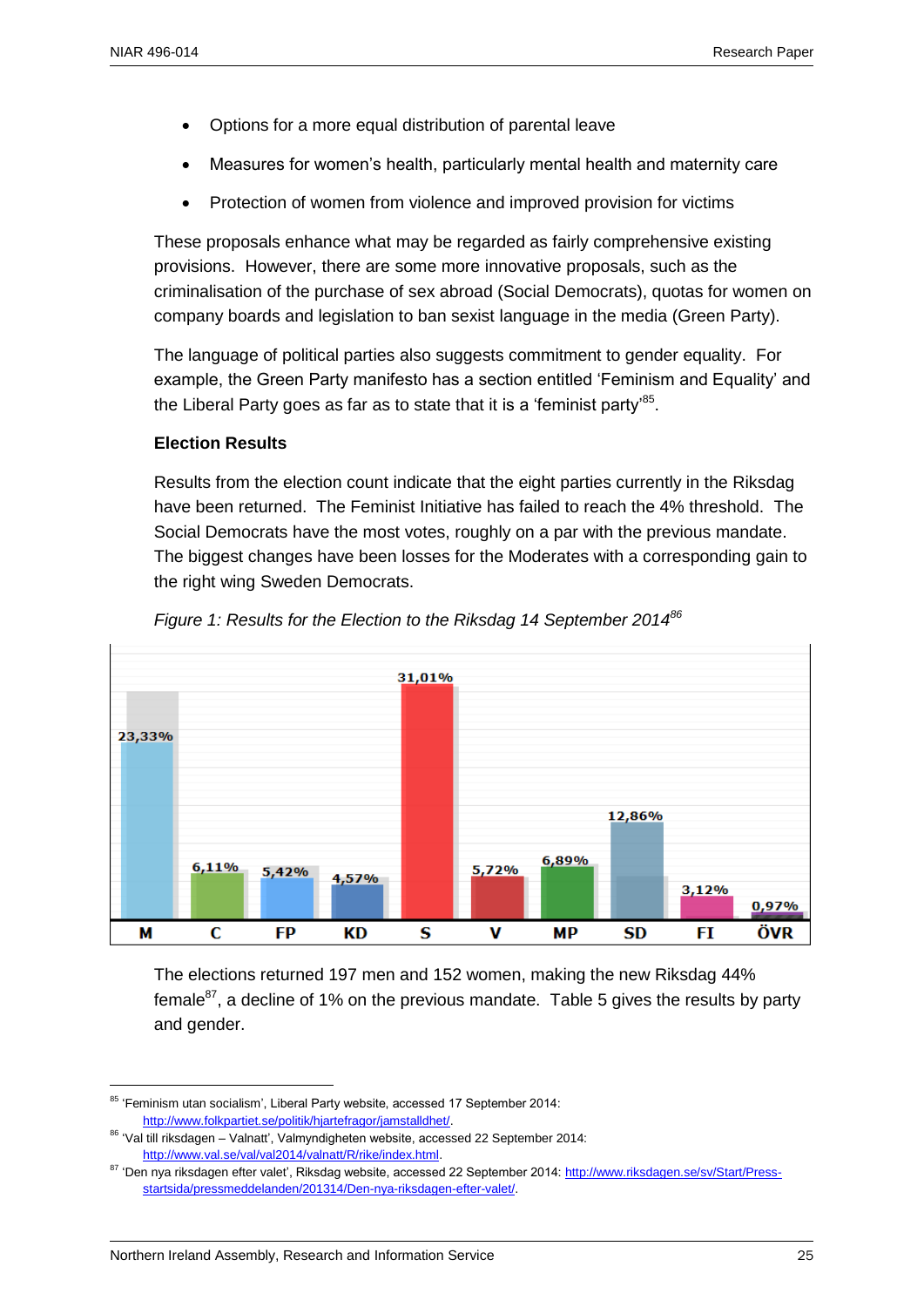| <b>Party</b>               | % Female |
|----------------------------|----------|
| Left party                 | 57.1%    |
| <b>Green Party</b>         | 50%      |
| <b>Social Democrats</b>    | 47.1%    |
| <b>Liberal Party</b>       | 26.3%    |
| <b>Christian Democrats</b> | 37.5%    |
| <b>Moderate Party</b>      | 52.4%    |
| <b>Centre Party</b>        | 42.9%    |
| <b>Sweden Democrats</b>    | 22.5%    |
| <b>Sweden</b>              | 43.6%    |

*Table 5: Women Elected to the Riksdag 2014 by Party<sup>88</sup>*

As can be seen, there is significant variation in the representation of women according to party (23% to 57%). Also of note is, if compared with Table 4 above depicting candidates by party, there is significant variation in the correlation between candidates and elected representatives, suggesting that the position on the party list is significant, rather than having a certain proportion of women.

<sup>&</sup>lt;sup>88</sup> 'Invalda ledamöter 2014', Riksdag website, accessed 22 September 2014[: http://www.riksdagen.se/sv/ledamoter](http://www.riksdagen.se/sv/ledamoter-partier/Invalda-ledamoter-2014/)[partier/Invalda-ledamoter-2014/.](http://www.riksdagen.se/sv/ledamoter-partier/Invalda-ledamoter-2014/)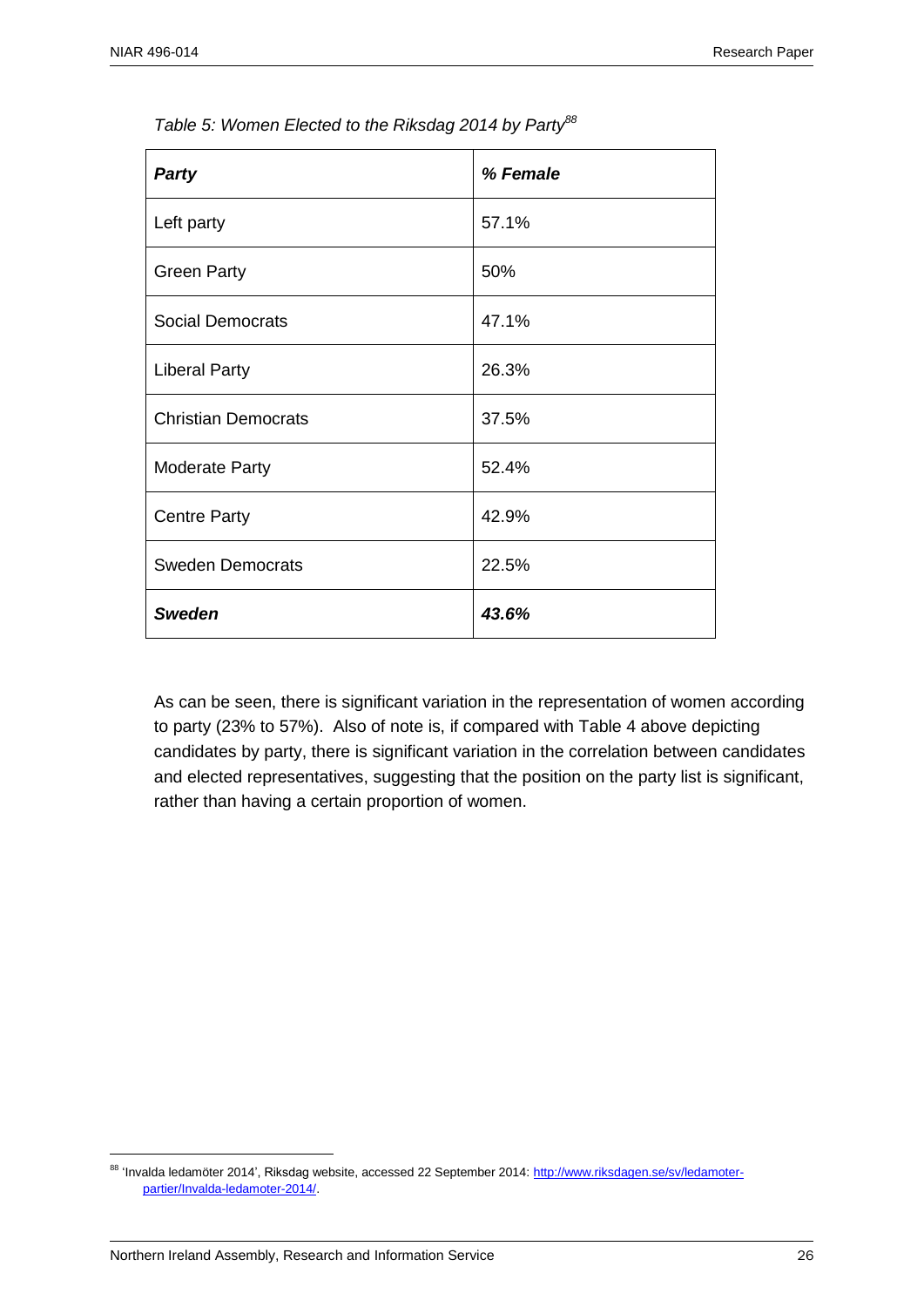# 5 Analysis: Factors Contributing to the Higher Representation of Women in Politics in Sweden

This section briefly discusses provisions in Sweden in the context of measures suggested internationally for the representation of women in politics. For the purposes of this paper, a six-step action plan for gender equality in elected office<sup>89</sup>, prepared for the Organisation for Co-operation and Security in Europe (OSCE), is used as a framework for comparison.

#### **Constitutional Rights**

As highlighted above, Sweden has comprehensive statutory provision which provides for the protection of women from discrimination, generous parental leave, universal public childcare and legislation designed to protect women's autonomy and dignity, such as abortion rights and provisions against gender-based violence and exploitation through prostitution. These rights are subject to statutory oversight by government by the Minister for Gender Equality and through the independent Equality Ombudsman.

In terms of government policy, gender mainstreaming, gender-proofing of policies and gender budgeting contribute to overall measures for including gender equality in all areas of government business.

#### **Electoral System**

Sweden has a proportional list system for elections, which is regarded as the most conducive to gender equality in political representation, as it allows for the easy application of gender quotas by parties.

#### **Legal Quotas**

Sweden does not have legal quotas for political candidates.

#### **Party Rules and Recruitment Procedures**

Most of the larger political parties practice forms of positive discrimination or overtly espouse commitments to women's equal representation in politics. This includes the use of quotas in some parties, but also the election manifestos of all the major parties express a commitment to gender equality, with most putting forward a range of measures to implement gender equality principles.

#### **Capacity Development**

 $\overline{a}$ 

Women organise within political parties in Sweden as well as in the Riksdag, such as in the Reference Group for Gender Equality, and political parties actively support women's representation. In addition, women in politics in Sweden are supported by

<sup>89</sup> Pippa Norris and Mona Lena Krook (2011), *Gender Equality in Elected Office: A Six-Step Action Plan*, Warsaw: OSCE: [http://www.osce.org/odihr/78432.](http://www.osce.org/odihr/78432)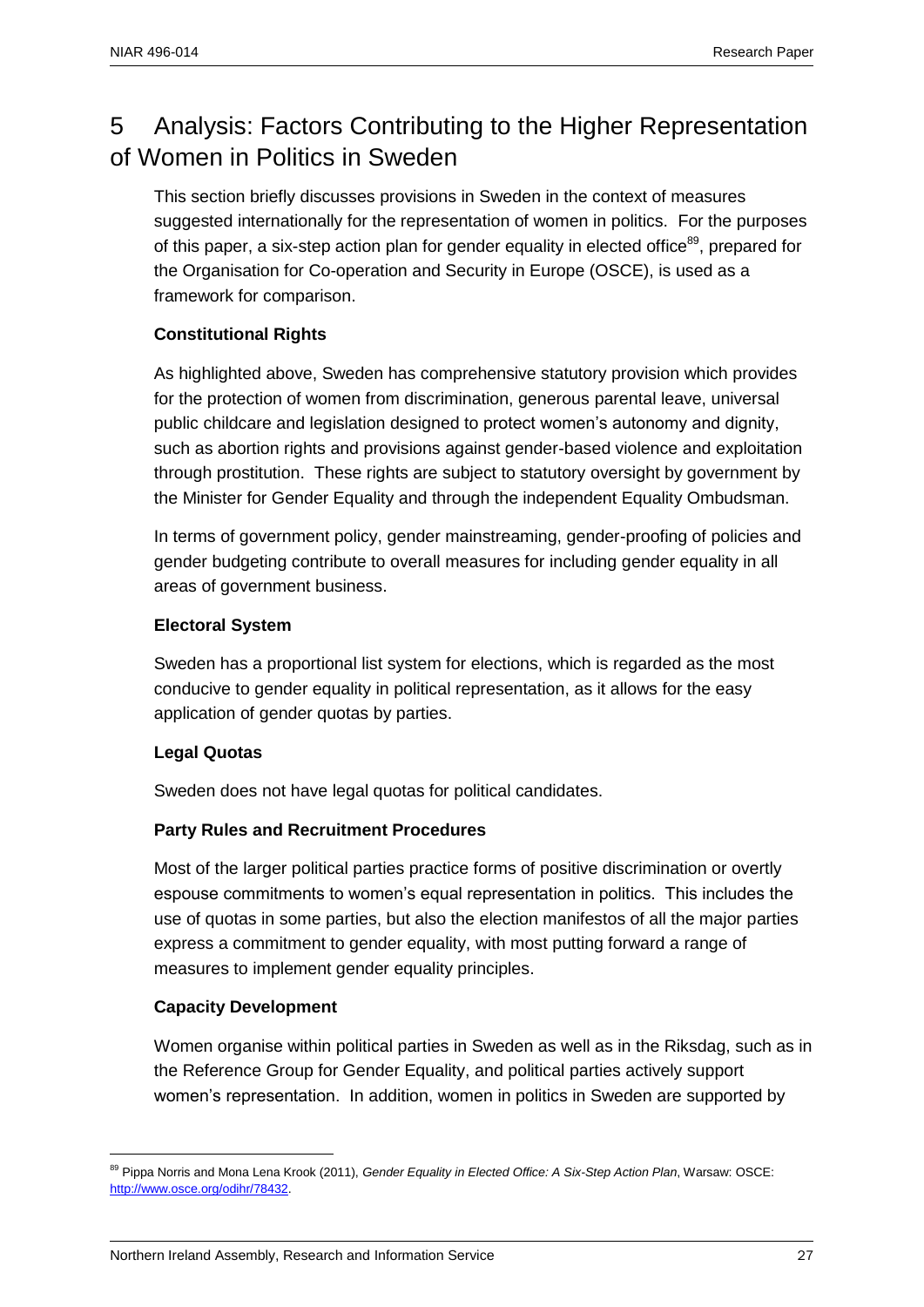women's groups in the community, providing moral and political support to women in public office.

#### **Parliamentary Reform**

Measures within the Riksdag support the presence of women, such as family-friendly sitting times, childcare provision, gender equality principles applied in the work of the legislature and a commitment to supporting women representatives.

Sweden does not necessarily have all the processes in place that are considered conducive to increasing the political representation of women, as there are no legal quotas for election candidates. However, what appears to be more important in the presence of women in politics is the general context of gender equality throughout Swedish society. Also, the presence of greater numbers of women appears to have a momentum effect that generates greater representation.

This context of general gender equality recognises the need for further measures to improve women's representation: Sweden's women political representatives have never reached 50% of the Riksdag and Sweden has never had a female Prime Minister. This theme can be seen in the political manifestos summarised above, which contain proposals for further equality measures. Therefore, despite Sweden's claim to be the most gender equal country in the world, it is a work in progress.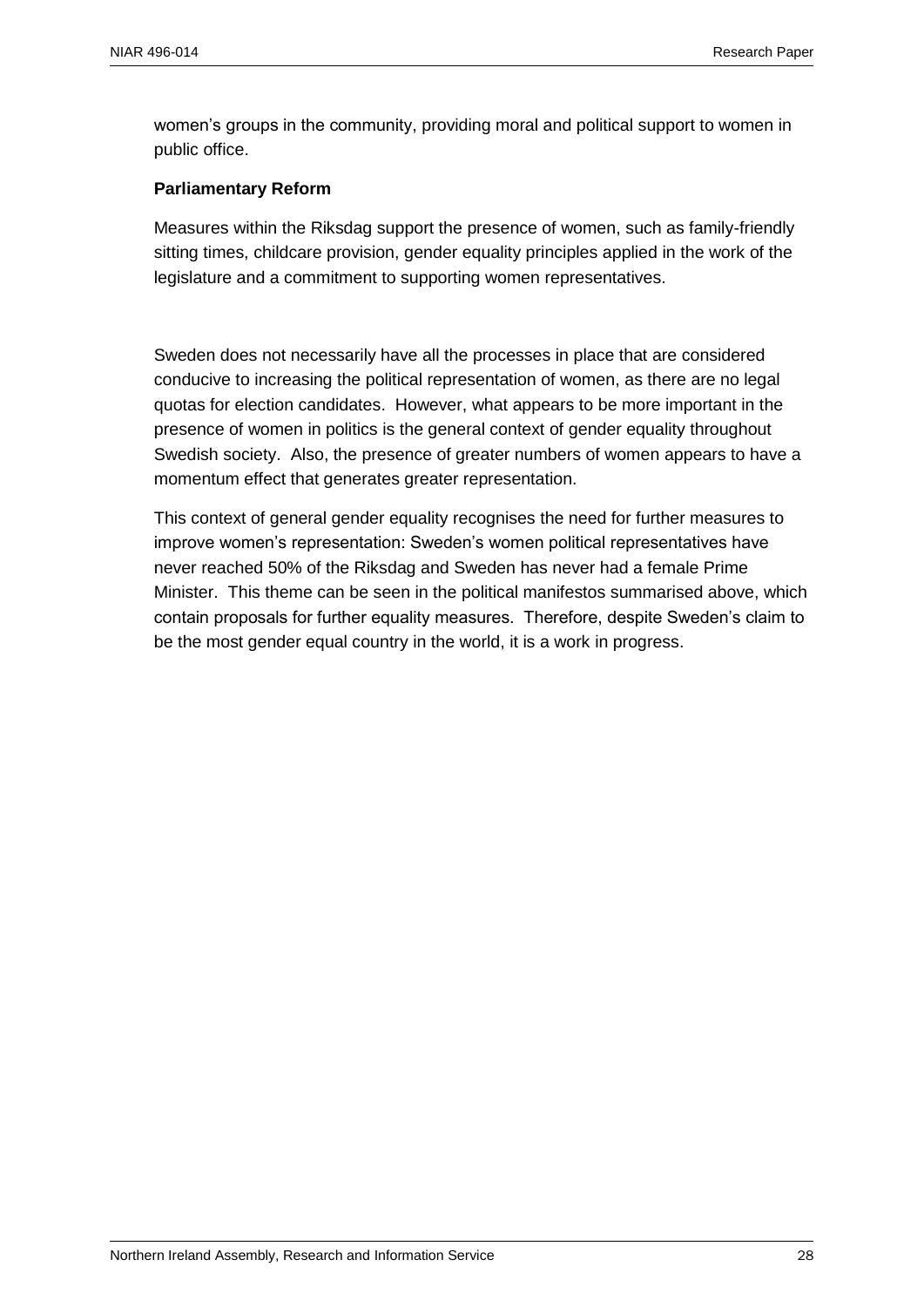# Appendix 1: Women and Men in Sweden and Northern Ireland<sup>90</sup>

|                                                     | % Female<br>in Sweden | % Female in<br><b>Northern</b><br><b>Ireland</b> |
|-----------------------------------------------------|-----------------------|--------------------------------------------------|
| <b>Government Ministers</b>                         | 54%                   | 27%                                              |
| <b>State Secretaries</b>                            | 37%                   | 0%                                               |
| Senior Judges                                       | 37%                   | 0%                                               |
| Managers                                            | 36%                   | 37%                                              |
| <b>Public Appointments: Chairs</b>                  | 37%                   | 19%                                              |
| <b>Public Appointments: Members</b>                 | 47%                   | 33%                                              |
| Self employed                                       | 36%                   | 24%                                              |
| University vice chancellors/directors               | 52%                   | 0%                                               |
| School principals                                   | 66%                   | 56%                                              |
| Schoolteachers                                      | 76%                   | 76%                                              |
| Heads of state health and social care organisations | 57%                   | 33%                                              |
| State health and social care staff                  | 83%                   | 81%                                              |

Note: Figures have only been given where there is some degree of equivalence in available statistics.

<sup>90</sup> Figures for Sweden are taken from Statistics Sweden (2014), *Women and Men in Sweden: facts and Figures 2014*, Örebro: Statistics Sweden. Figures for Northern Ireland are from Research and Information Service Briefing Paper 79/14 *Who Runs Northern Ireland? A Summary of Statistics Relating to Gender and Power*, 19 June 2014: [http://www.niassembly.gov.uk/Documents/RaISe/Publications/2014/assembly\\_exec\\_review/7914.pdf.](http://www.niassembly.gov.uk/Documents/RaISe/Publications/2014/assembly_exec_review/7914.pdf)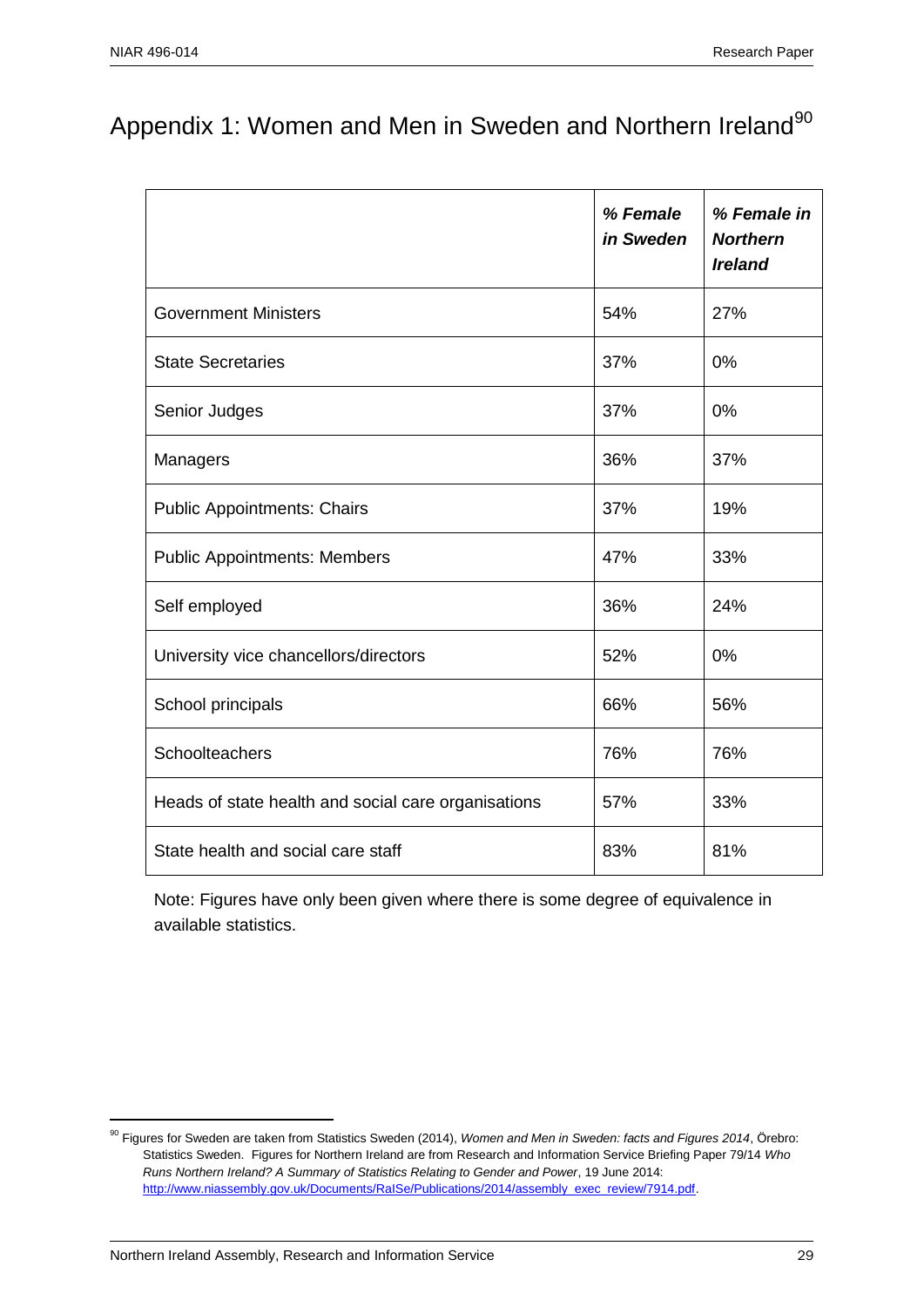### Appendix 2: Local Government Representation in 30 European Countries<sup>91</sup>

| <b>Country</b>        | % Women in Local<br><b>Government</b> | <b>Country</b>     | % Women in Local<br><b>Government</b> |
|-----------------------|---------------------------------------|--------------------|---------------------------------------|
| Sweden                | 43.2%                                 | <b>Bulgaria</b>    | 25.3%                                 |
| Spain                 | 40.2%                                 | Poland             | 25%                                   |
| Iceland               | 39%                                   | <b>Netherlands</b> | 24.5%                                 |
| Norway                | 38.5%                                 | Lithuania          | 24.3%                                 |
| Belgium               | 37.7%                                 | Austria            | 23.3%                                 |
| Finland               | 36.7%                                 | Switzerland        | 22.4%                                 |
| France                | 33.9%                                 | Luxembourg         | 21.9%                                 |
| Denmark               | 31%                                   | Slovenia           | 21.6%                                 |
| Latvia                | 30.5%                                 | Slovakia           | 21.5%                                 |
| Portugal              | 30.4%                                 | Italy              | 19%                                   |
| Estonia               | 29.7%                                 | Malta              | 17%                                   |
| <b>UK</b>             | 29%                                   | Ireland            | 16.1%                                 |
| Hungary               | 28.5%                                 | Greece             | 14.4%                                 |
| Germany               | 26.9%                                 | Romania            | 13.9%                                 |
| <b>Czech Republic</b> | 25.5%                                 | Croatia            | 13%                                   |

<sup>&</sup>lt;sup>91</sup> Figures taken from: Aksel Sundström (2013) *Women's Local Political Representation within 30 European Countries: A Comparative Dataset on Regional Figures*, Quality of Government Institute Working Paper 2013:18, Gothenberg: University of Gothenberg.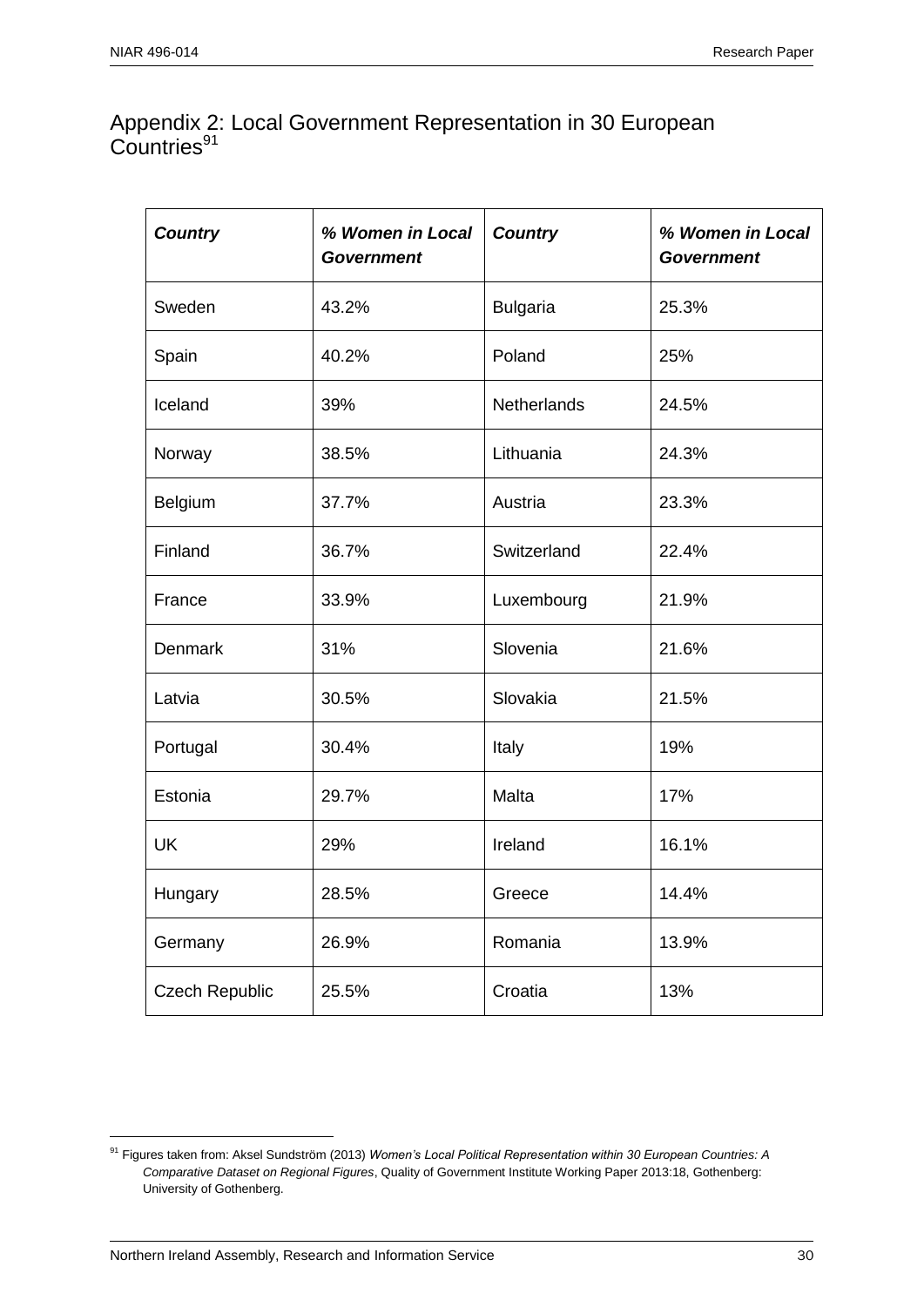# Appendix 3: Political Parties Represented in the Riksdag 2010-  $2014^{92}$

| <b>Party</b>                                   | Name in<br><b>English</b>  | <b>Website</b>             | %<br><b>Women</b> | Quota?    |
|------------------------------------------------|----------------------------|----------------------------|-------------------|-----------|
| Sveriges<br>Socialdemokratiska<br>Arbetarparti | Social<br><b>Democrats</b> | www.socialdemokraterna.se  | 48%               | Zipper    |
| Moderata<br>Samlungspartiet                    | Moderate<br>Party          | www.moderat.se             | 48%               | <b>No</b> |
| Miljöpartiet de Gröna                          | Green<br>Party             | www.mp.se                  | 56%               | 50%       |
| <b>Folkpartiet Liberalna</b>                   | Liberal<br>Party           | www.folkpartiet.se         | 42%               | <b>No</b> |
| Centerpartiet                                  | Centre<br>Party            | www.centerpartiet.se       | 30%               | <b>No</b> |
| Sverigedemokraterna                            | Sweden<br>Democrats        | www.sverigedemokraterna.se | 15%               | <b>No</b> |
| Kristdemokraterna                              | Christian<br>Democrats     | www.kristdemokraterna.se   | 37%               | <b>No</b> |
| Vänsterpartiet                                 | Left Party                 | www.vansterpartiet.se      | 58%               | 50%       |

 $^{92}$  Figures for August 2014 prior to the September elections, websites accessed 19 August 2014.